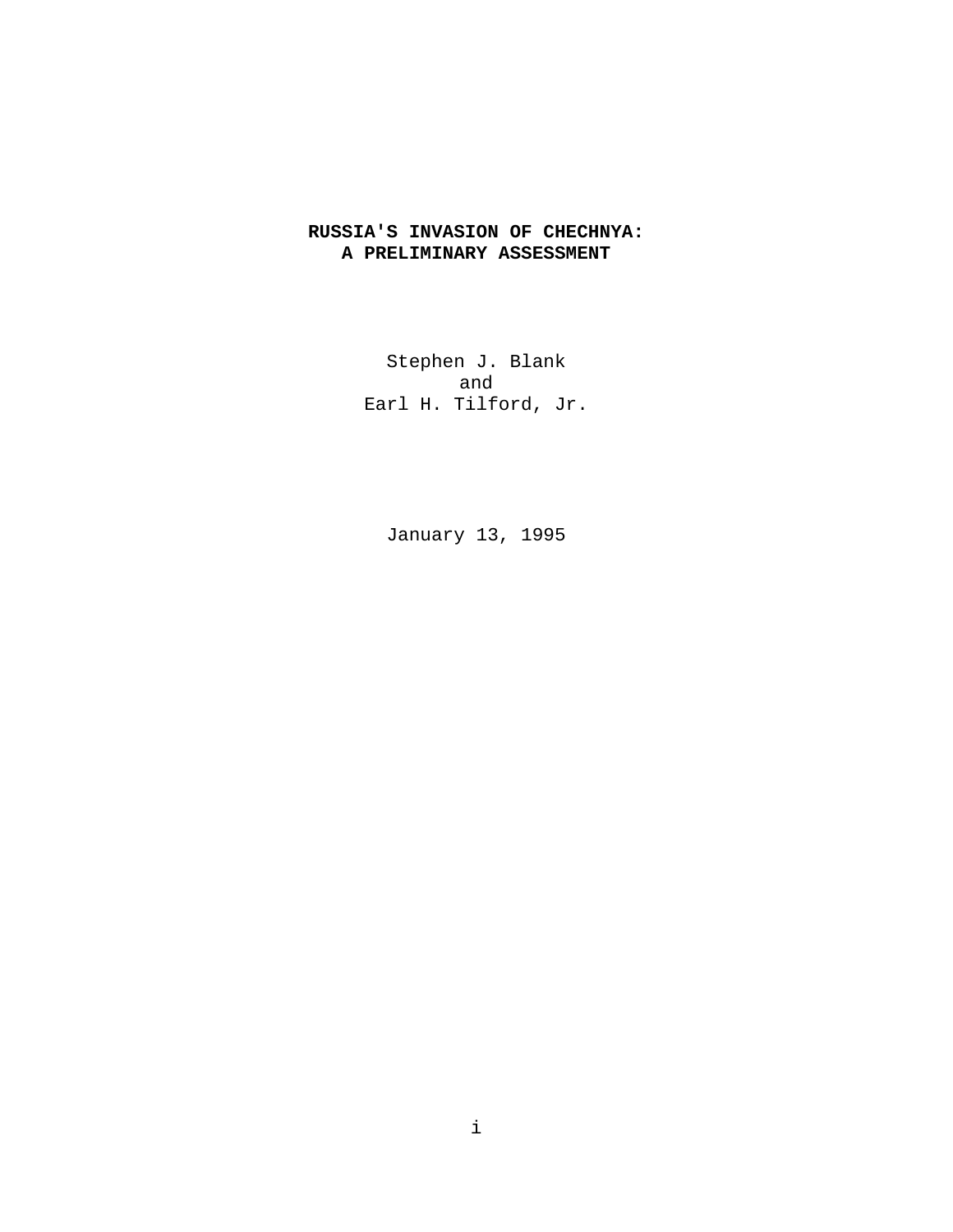#### \*\*\*\*\*\*\*

The views expressed in this report are those of the authors and do not necessarily reflect the official policy or position of the Department of the Army, the Department of Defense, or the U.S. Government. This report is approved for public release; distribution is unlimited.

#### \*\*\*\*\*\*\*

Comments pertaining to this report are invited and should be forwarded to: Director, Strategic Studies Institute, U.S. Army War College, Carlisle Barracks, PA 17013-5050. Comments also may be conveyed directly to the authors by calling commercial (717) 245-4085 or DSN 242-4085.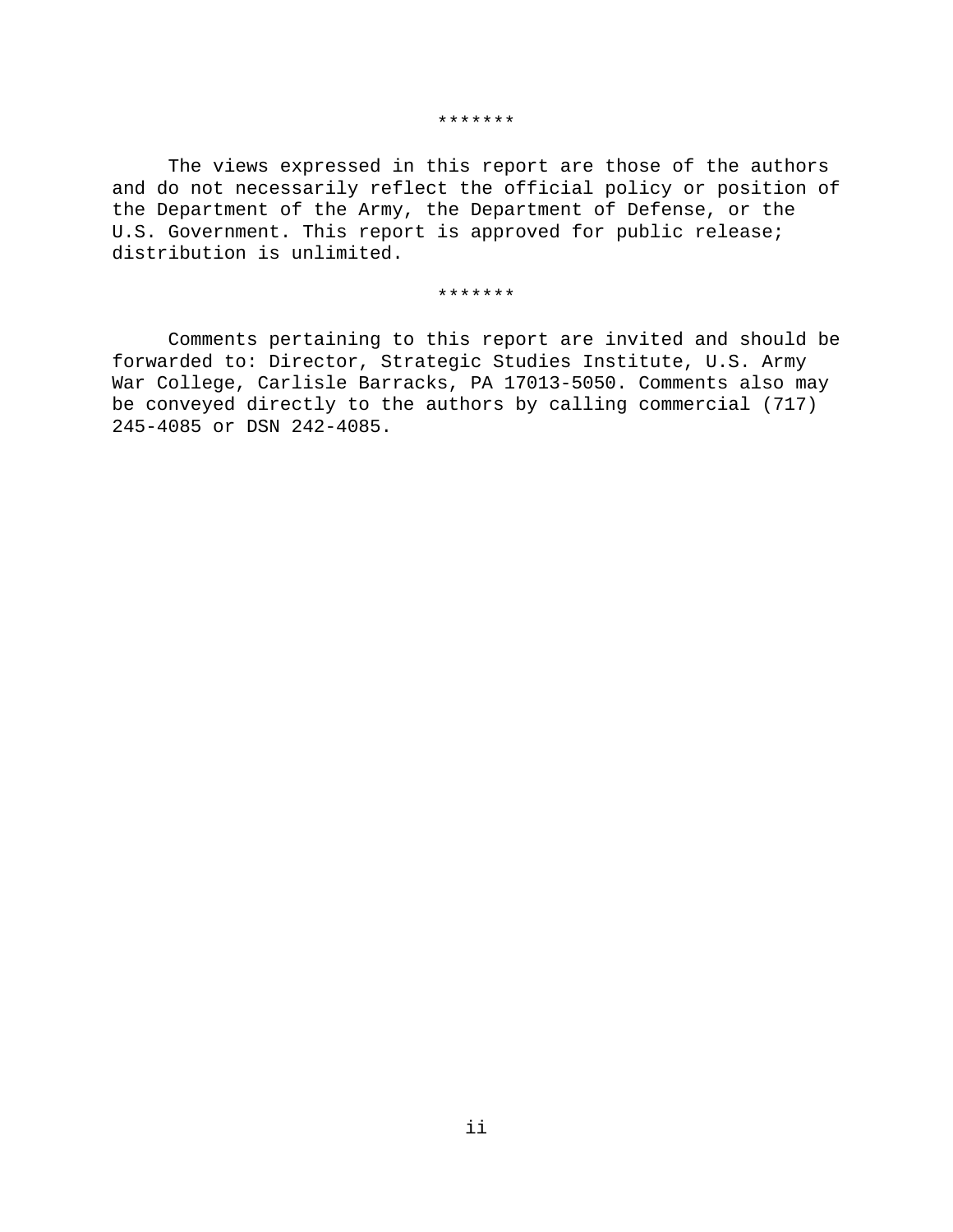### **FOREWORD**

On December 11, 1994, Russia invaded the secessionist republic of Chechnya in the North Caucasus. The aim was to suppress the republic's government, led by General Dzhokar Dudayev, compel it to accept Moscow's authority, and to force it to renounce its bid for independence and sovereignty. This invasion, which quickly turned into a military quagmire for Russia's troops, triggered a firestorm of domestic opposition, even within the higher levels of the Ministry of Defense. As a result, the invasion has the most profound and troubling possible consequences for the stability of the Russian government, Russian democracy, and the future political- military relationship.

This special report, based on what is already known, attempts to assess the discernible consequences of this invasion and provide a framework within which future developments can be assessed. It is offered as a contribution to the debate on this timely issue.

> WILLIAM W. ALLEN Colonel, U.S. Army Acting Director Strategic Studies Institute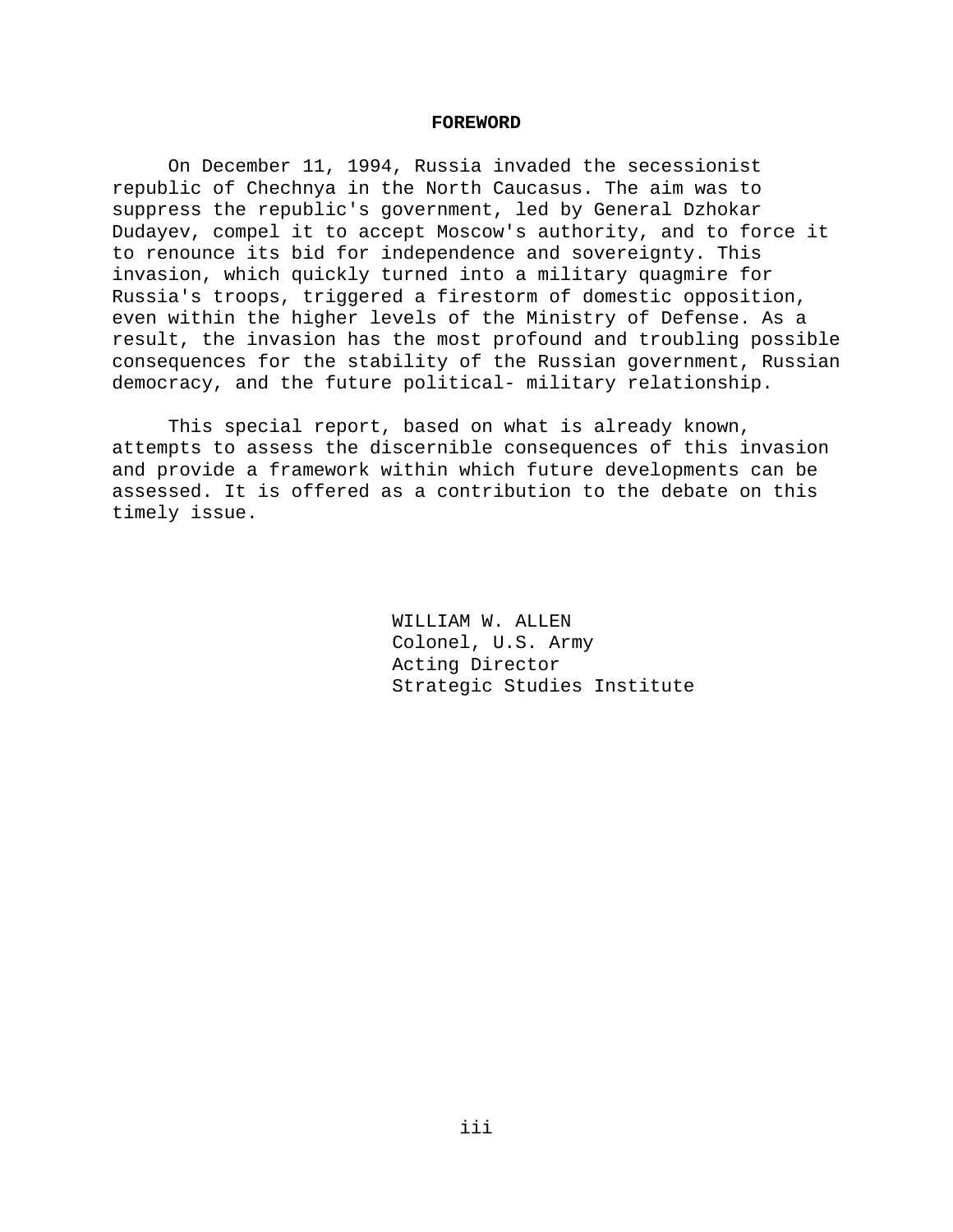### **BIOGRAPHICAL SKETCHES OF THE AUTHORS**

STEPHEN J. BLANK has been an Associate Professor of Russian/Soviet Affairs at the Strategic Studies Institute since 1989. Prior to this appointment, Dr. Blank was Associate Professor for Soviet Studies at the Center for Aerospace Doctrine, Research, and Education of Air University at Maxwell Air Force Base. Dr. Blank's M.A. and Ph.D. are in Russian history from the University of Chicago. He has published numerous articles on Soviet/Russian military and foreign policies, notably in the Third World, and is the author of a recent study of the Soviet Commissariat of Nationalities and editor of a book on the future of the Soviet military.

DR. Earl H. Tilford, Jr. is the Senior Research Professor and Director of Research at the Strategic Studies Institute, U.S. Army War College. He earned his B.A. and M.A. in history at the University of Alabama and his Ph.D. in American and European military history at George Washington University. Dr. Tilford's most recent book, Crosswinds: The Air Force's Setup in Vietnam, was published by Texas A&M University Press in 1993. He is also the author of more than three dozen articles and chapters in various anthologies. Dr. Tilford served in the U.S. Air Force from 1969 to 1989 where he worked on the official history of Air Force operations in Vietnam and was the editor of Air University Review.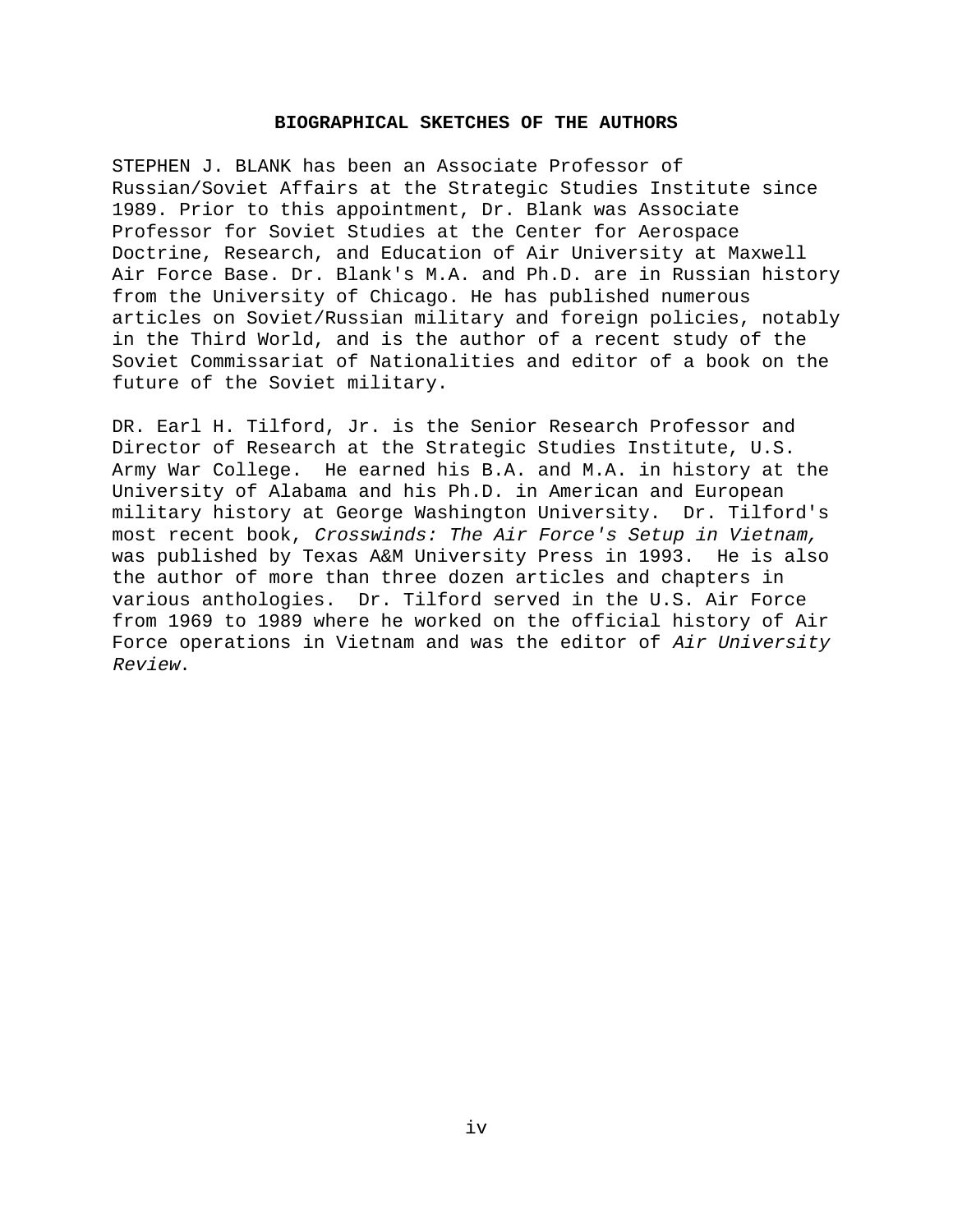### **SUMMARY**

In December 1994, Russian forces invaded the rebellious province of Chechnya. They aimed to unseat General Dzhokar Dudayev, who had proclaimed Chechnya's independence from Russia. The invasion culminated a series of failed coups against Dudayev that had been orchestrated by the office of Russian President Boris Yeltsin. However, this invasion has quickly degenerated into a military-political quagmire. Generals, soldiers, and even Deputy Defense Ministers have attacked the invasion, and tactical, operational, and military incompetence has been rife. Civilian control over the military has broken down, and the armed forces' poor cohesion and limited reliability have become clear to everyone. Furthermore, the government's reporting has been exposed as official lying by the media with the result of mounting public disaffection.

Worse yet, the integrity of the Yeltsin government and of Russia is at risk due to the invasion. Russian prestige has been dealt a blow abroad. As a result, in Moscow, scapegoating has already begun between the government and the military while the reputation and stability of the government and the armed forces have been severely impaired. All this is already clear from an initial, preliminary assessment of the invasion.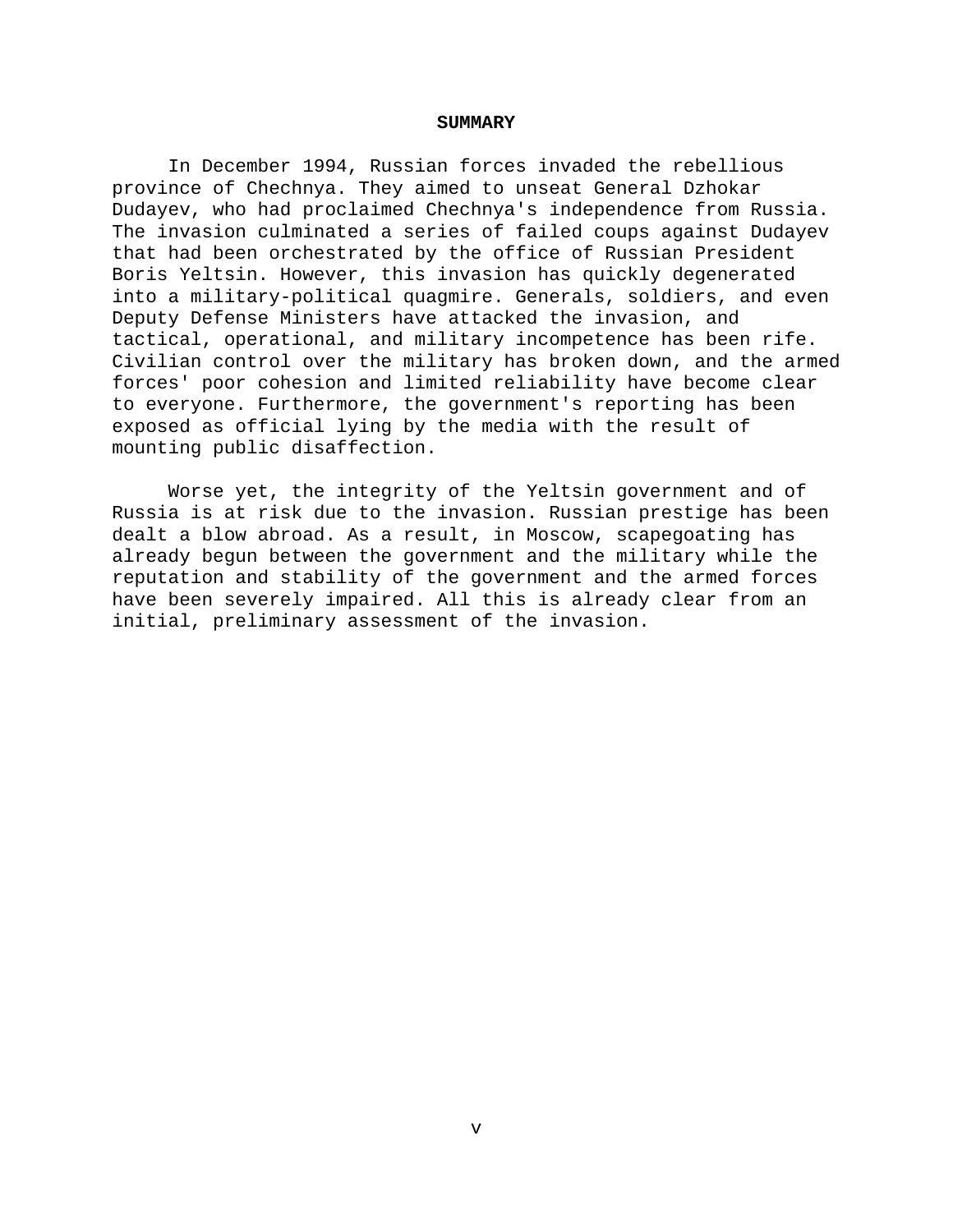# **RUSSIA'S INVASION OF CHECHNYA: A PRELIMINARY ASSESSMENT**

# **Introduction**.

When Russia's armed forces invaded Chechnya on December 11, 1994, they thought that it would only be a brief, decisive operation to bring the rebellious republic to heel. Unfortunately, they grossly miscalculated and have thereby put the stability of the Russian government itself at risk while inadvertently exposing the many shortcomings of the Russian armed forces. The invasion also revealed the absence of viable institutional or civilian control over the armed forces, as well as the government's readiness to use them to quell domestic unrest. These factors make for an exceedingly dangerous situation in Russia. And the invasion has also raised deeply troubling questions for Russia's international relations. All this is clear even from the first few weeks of the invasion. The invasion's repercussions will, therefore, be profound, and probably long-lasting in their ultimate effects. This essay accordingly represents an effort to assess these consequences on the basis of what is already known.

Chechnya, which had declared its independence from Russia in 1991, had become an increasingly painful and troublesome issue in Russian politics. Russia's determination to overthrow the government of General Dzhokar Dudayev is only the most recent manifestation of the acute disorder that pervades the entire Caucasus and Transcaucasia as well. While the ultimate outcome and repercussions of this invasion remain to be seen, already it has illuminated obvious and often ominous trends.

 Russia's decision to invade Chechnya underscores the end of the Caucasus' isolation from world politics. No longer is the area merely Moscow's gateway to influence in the Near and Middle East. Rather the fate of the entire regional state system in the Caucasus and the Commonwealth of Independent States (CIS)--the bedrock issue of all the many contentions in which Russia is involved--is deeply entwined with further progress in European security, especially around the Black Sea and Balkans. $^{\rm l}$  The crises in the Caucasus: ethnic wars in Nagorno-Karabakh and between Georgia and Abkhazia, the unrest throughout the North Caucasus most violently displayed by this invasion, and Russian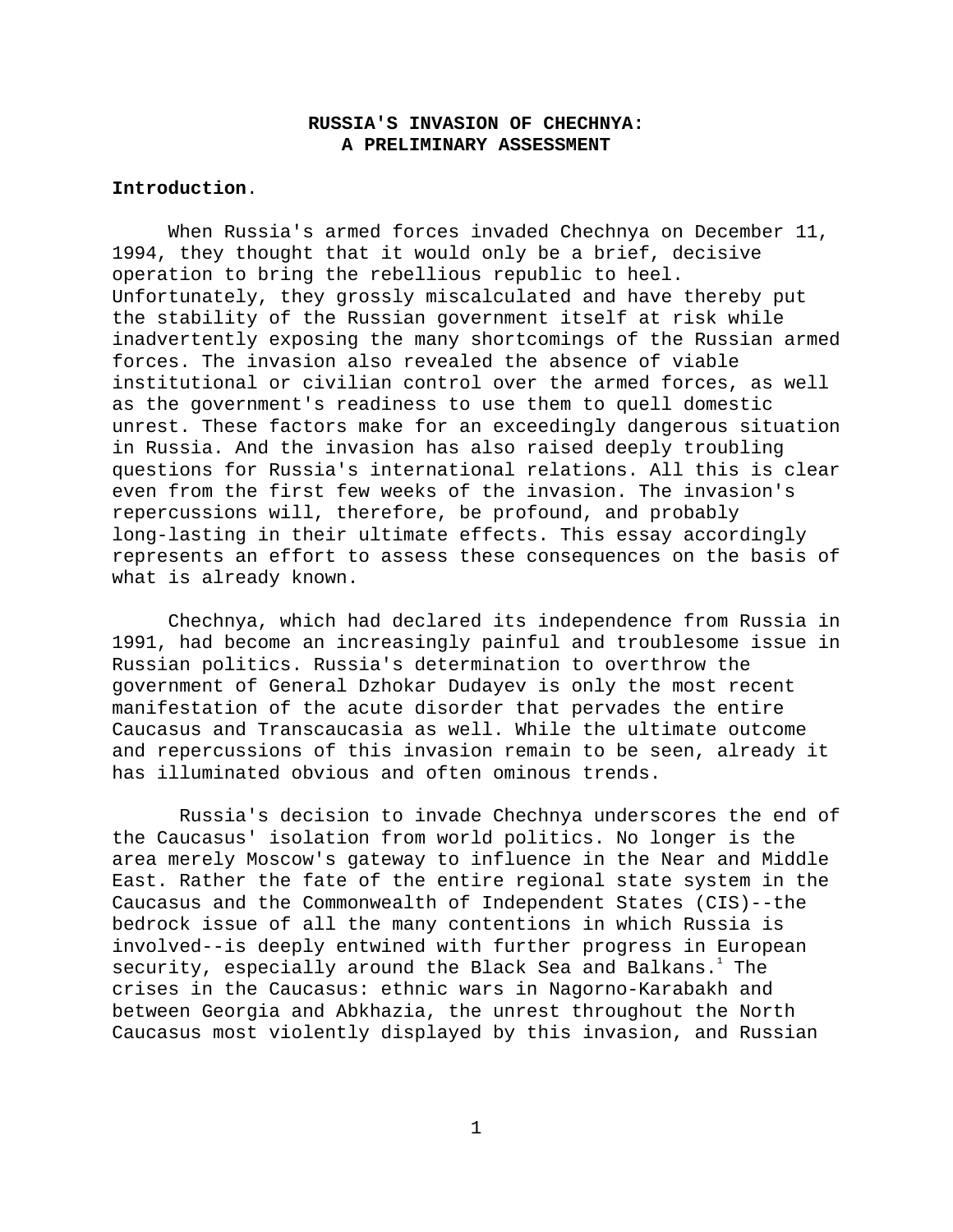efforts to regain a regional hegemony reflect and contribute to the pervasive regional chaos that now threatens to engulf all of Russia as well. Accordingly Caucasian events also materially affect Europe's security and this is reflected in Europe's expanded security agenda. $2$ 

A second conclusion relates to this one. By deciding to invade Chechnya, President Boris Yeltsin has made the stability of the Russian government and the integrity of the Russian state the center of gravity of the war. Whatever happens in Groznyi is of relatively small consequence compared to the fact that Yeltsin has exposed his regime's failure to create either a "rule of law state," (not to mention democracy), a reliable policy process, and a way to control Russia's armed forces. Accordingly, the chaos pervading the entire Caucasus could easily spread to Russia.

The fundamental problem across the CIS remains, therefore, the creation of effective states which have a legitimate monopoly on the use of force. Neither the states in the Caucasus, the rebellious provinces there, nor Russia have produced a Machtordnung (an order based on power) uniting force with legitimacy. Hence there is no order; instead we find a Hobbesian war of all against all where Russia or free-booting forces operating in Russia's name are constantly tempted to intervene.<sup>3</sup> Though violence is regionally prevalent, it has failed to generate a principle of order anywhere from Russia south.

Accordingly a third conclusion suggests itself, namely that for the first time in its modern history, Russia has nothing to offer the Asian peoples with whom it is engaged. In the past Russia built an empire by combining force with ideas, ideologies, and institutions that attracted at least some Asian elites who were then coopted. Today Russia has nothing to offer these people other than force. No attractive legitimating ideology accompanies Russia's direct force, therefore that force cannot suffice to create any viable regional order across Eurasia. For this reason, perhaps the most dangerous aspect of this cycle of constant strife is that it has now spread to Russian territory proper and has manifested itself as a major threat to Yeltsin's government. Russia's overall Chechen policy has had a corrosive impact on Russian constitutional and internal security.

2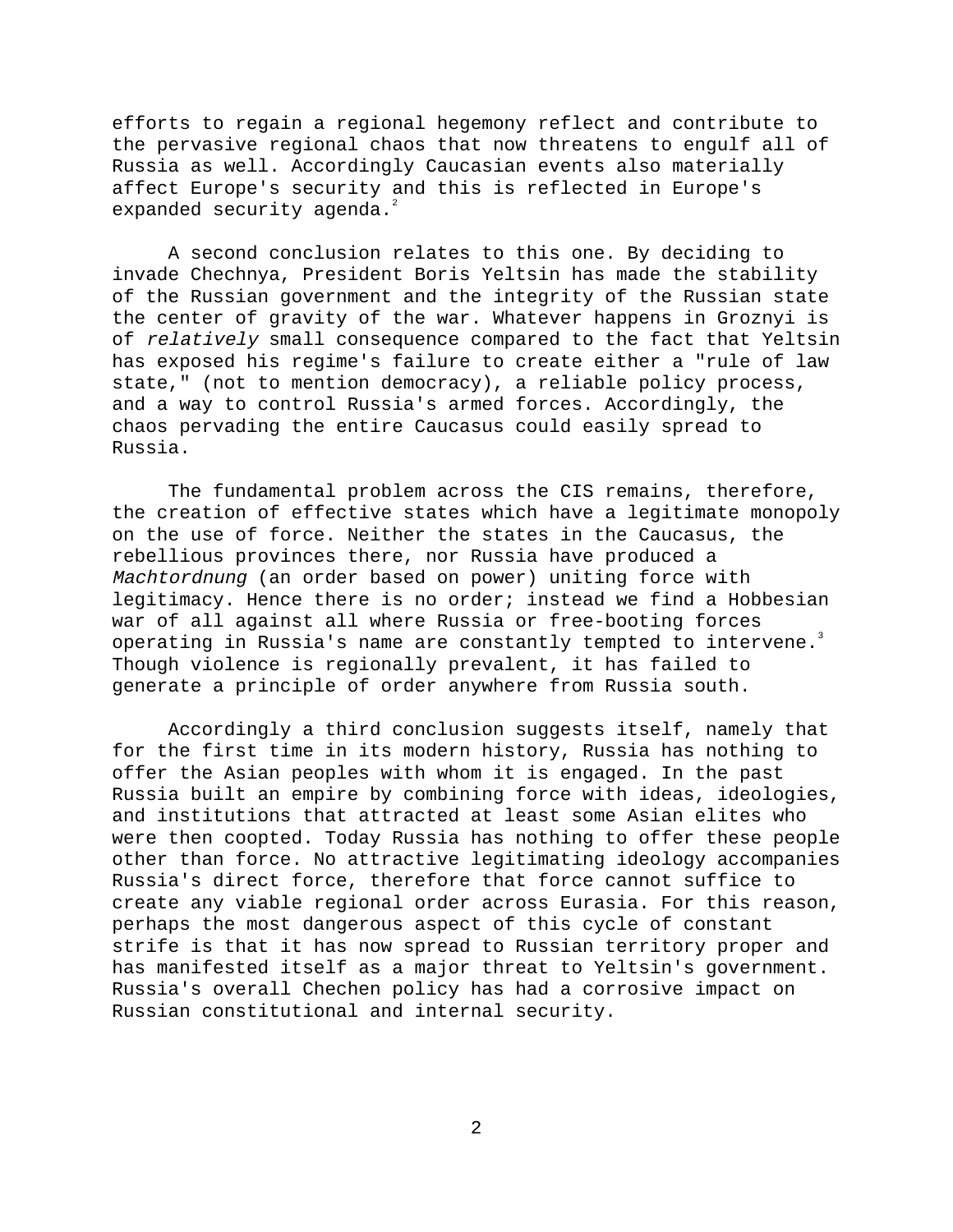Chechnya has also become a major embarrassment for Moscow on the international stage because, on the one hand, Russia now appears to be indecisive and weak, and on the other hand it appears as an overbearing, brutal bully. Incompetence mixed with brutality is a pitiful combination. Where that corrosion will stop nobody knows. Indeed this inability to visualize an outcome or resolution to the use of military power, a conflict termination strategy in other words, is a major aspect of the profound strategic failure represented in Chechnya.

### **The Threat to the Russian State**.

The greatest danger to Russia in its Chechen invasion lies in the fact that Yeltsin has put not only Defense Minister Pavel Grachev's authority on the line by this operation, but he also has put his own power and that of the Russian state at risk. $^{\text{4}}$  The issue in Chechnya is not merely preventing other regional formations from following its example, leading to a breakup of Russia itself; rather the Russian state's own cohesion is what is now at stake. The fact that an invasion occurred testifies to the absence of any existing state of law in Russia. Yeltsin can indeed call out troops without accounting to anyone or any agency. Furthermore that force will remain not the final argument of Russian authorities, but the first argument. Parliamentarians like Yegor Gaidar are right to worry that this operation heralds the government's reliance on "national patriots."<sup>5</sup> But the malaise goes deeper than that.

It is clear that Russian democracy has failed since Russia's current government exists in a vacuum of social-political forces and answers to nobody. Though one may call Russia a democracy, Yeltsin and his government are not operating under any rule of law nor is institutional stability in sight. Indeed, the CIA has suggested that coherent, legitimate political leadership in Moscow is in danger.6 In 1993, in a remark worthy of his Tsarist predecessors, Yeltsin observed that he only answers to his conscience. Today the Tsarist model still pervades defense decision making. Indeed, Yeltsin's power and authority reside neither in law nor other structures, but in his own person. $^7$  Much as in Tsarist times, key figures in the government despise each other and are constantly intriguing one against the other. Not surprisingly this fact suits Yeltsin since he can play one off against the other. This condition is a pervasive, recurrent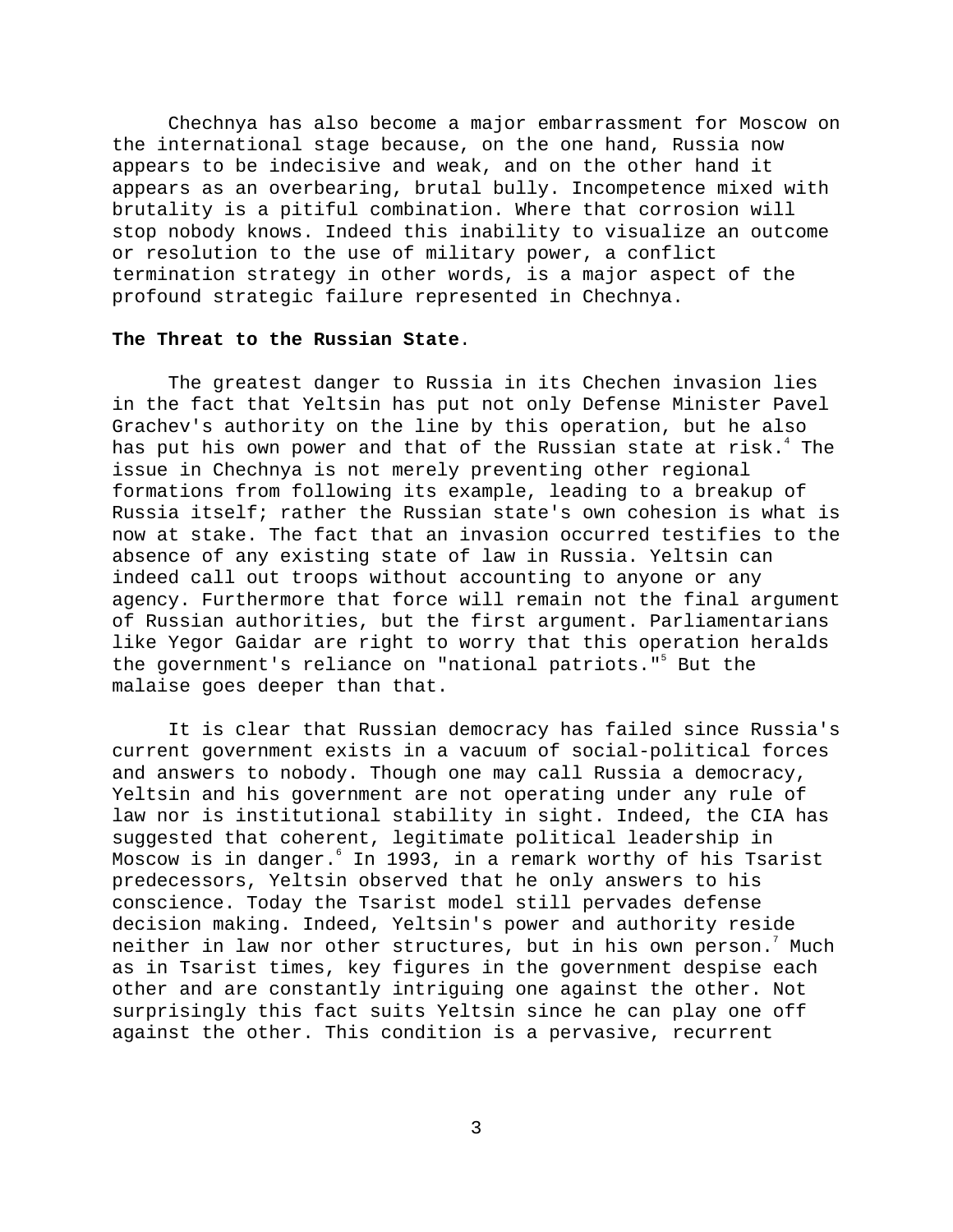feature of the Tsarist bureaucratic structure which has resurfaced in the post-Soviet period. As Otto Latsis, a member of the consultative presidential committee remarked, "The problem is not so much that decision-making procedures have been breached, but that there are no procedures at all."<sup>8</sup>

However, the absence of viable, regular, and coherent political institutions makes it almost certain that failure in Chechnya will threaten the power of the president, just as failed wars challenged the power of every Tsar who waged them. Yeltsin and Grachev alone are on the firing line especially now, when television viewers can see the truth on a daily basis and Russian society is no longer easily manipulated by propaganda or amenable to Tsarist-like rule.

### **The Chechen War and Its Immediate Consequences**.

It is hard to believe that the Russian army has found it so difficult to overwhelm and defeat the Chechen rebels. Whether or not Russian forces occupy Groznyi and install a puppet government, the consequences of the invasion will eclipse local events in Chechnya in importance. Those consequences have already undermined Russia's domestic constitution and government and they will weaken its international position as well.

The first consequence of this war is a demonstrable absence of any viable system of civilian control over the military. In defiance of the 1992 Law on Defense, the army was used on the Russian population without any recourse to Parliament. Indeed the government denied it was going to invade Chechnya and, in September 1994, Yeltsin said that "under no circumstances" would there be an invasion. This 1992 law is obviously most inconvenient for the government which has submitted draft laws on defense and peacemaking that reserve to Yeltsin alone the power to call out the army for any contingency without recourse to Parliament for permission, funding, or authorization. As the Duma's overall evaluation of the new draft Law on Defense observes, the provisions on the armed forces' structure and objectives are never really confirmed by legislation "and they are left hostage in their entirety to executive structures of government."<sup>10</sup>

As for the legal justification of the invasion, it too is

4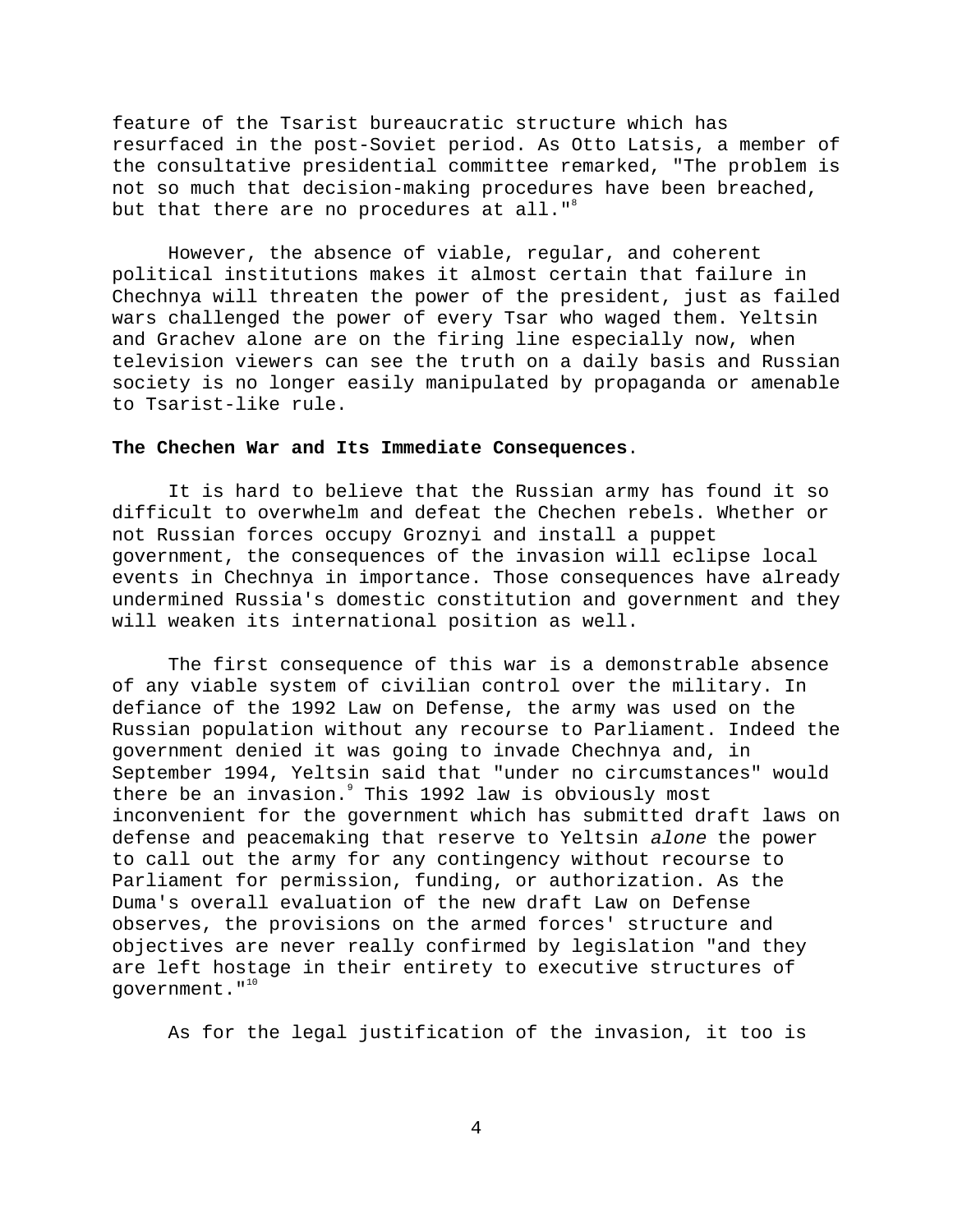cloudy at best. Chechnya refused to sign the Federation Treaty of 1992 that regulates relationships among Russia's republics and the central government. But that treaty stipulates that a state of emergency may be declared in a republic only with the local government's agreement. Yet even if the emergency is contained within only one republic, e.g. Chechnya, the local government must inform the President of Russia and the Supreme Soviet (presumably today that would mean the Federation Council and the Duma) of the Russian Federation and act according to federal laws during the state of emergency. $11$  The 1993 Russian constitution also states that the President may impose a state of emergency on his own if he immediately notifies the Federation Council and State Duma. While the presidential decision enters into force immediately, it only remains in force for three days until and unless the Federation council extends the state of emergency.<sup>12</sup> But Yeltsin did not declare any state of emergency before the invasion or communicate with the Parliament's two houses. So the invasion is illegal even by Russia's legal standards. Chechnya's refusal to sign the treaty put it outside the law, but what can we say of the Russian government that broke the treaty without accounting for its actions to any institution?

Essentially this invasion manifests a return to a quasi-Tsarist way of governing. As was the case under the Tsarist and Soviet systems, the Kremlin is not accountable to anyone. Furthermore, its defense decision-making process is characterized by a small group of unaccountable men making secret and calamitous decisions. Their decisions are justified by either resorting to the old Soviet "big lie" technique or by outright repression and phony accusations against the independent media. $13$ Such practices are too easily invoked in Russia to reassure advocates of democracy there.

As part of this formula of nonaccountability and resort to mendacious propaganda we also find the disturbing possibility that officials deliberately may be misleading or misinforming Yeltsin. In his speech to the nation on December 27, 1994, Yeltsin claimed the opposition press was motivated by political ambition and Chechen bribes. Furthermore, he maintained that Russia was ready to move over to the administrative reconstitution of a new Chechen government in Groznyi. None of this was true. Worse yet, after he announced that Russia would stop the terror bombing of Groznyi, it continued for several days

5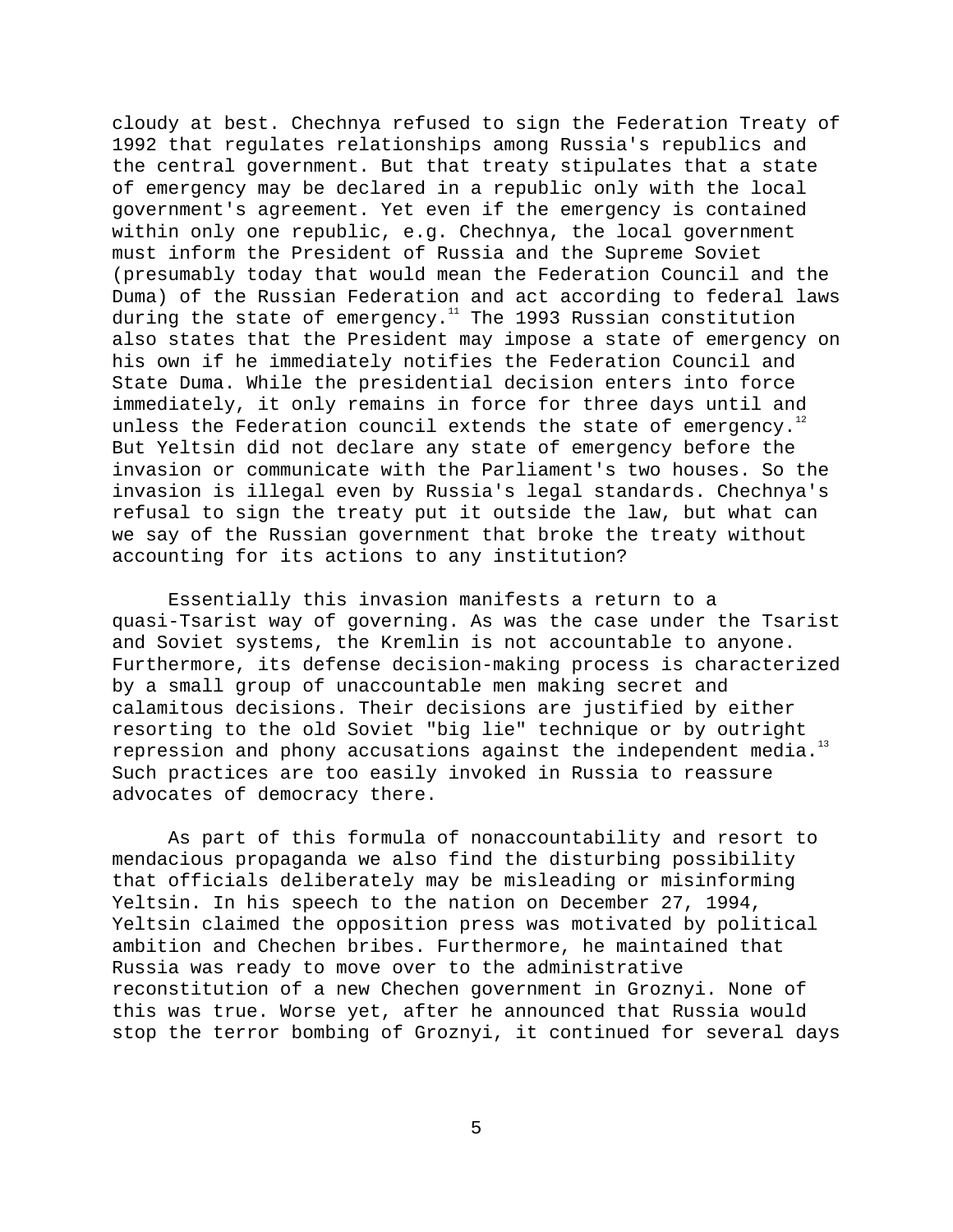without letup. Deliberate screening of information and deception of the autocrat were other hallmarks of Tsarist rule. And the deliberate use of misinformation on the population was, of course, another such hallmark. In this war there have been numerous instances of such official lying that have been exposed by the independent media, much to the government's discomfiture. The danger is that in the present context of institutional incoherence and fragility, such misinformation (if not disinformation of and by one's own government) can only lead to further loss of control by Yeltsin and the top military command. This could lead to even greater strategic catastrophes.

Even before this invasion it had become clear that Boris Yeltsin would not allow any other civilian to control the military, seemingly out of fear that a rival might develop his own power base. But it was also clear that the armed forces, like the government, were factionalized. The Minister of Defense depends completely on Yeltsin for his job, and must support his decisions and carry them out even more zealously than would otherwise be the case. At the same time the President and the Minister of Defense have become a law unto themselves in that no other institution is allowed to oversee defense policy.<sup>14</sup> In other words, in defense policy, Yeltsin's personal decree or whim has become law. But since law has no legitimacy where force and caprice rule, parliamentary opponents quickly labelled this war as illegitimate. Furthermore, the media's reporting demolished the flimsy lies behind which Chechen policy had been conducted. This is one key reason for the attacks on the media even before the war. These physical and rhetorical attacks suggest the Kremlin's inner circle is unwilling to be held accountable for its actions, an unwillingness that can only strengthen antidemocratic tendencies within the government. In part, this explains why the Ministry of Interior (MVD) forces took up preventive positions in Moscow and arrested Chechens there now. (If they were criminals before the invasion, why not arrest them then?)

That refusal to answer for the presidency's actions might also be a motive for invading at this time according to Pavel Felgengauer, the defense correspondent of Segodnya, and Russia's most prominent defense reporter. According to Felgengauer the invasion came at this time to forestall any parliamentary investigation of the previous five failed coups undertaken by the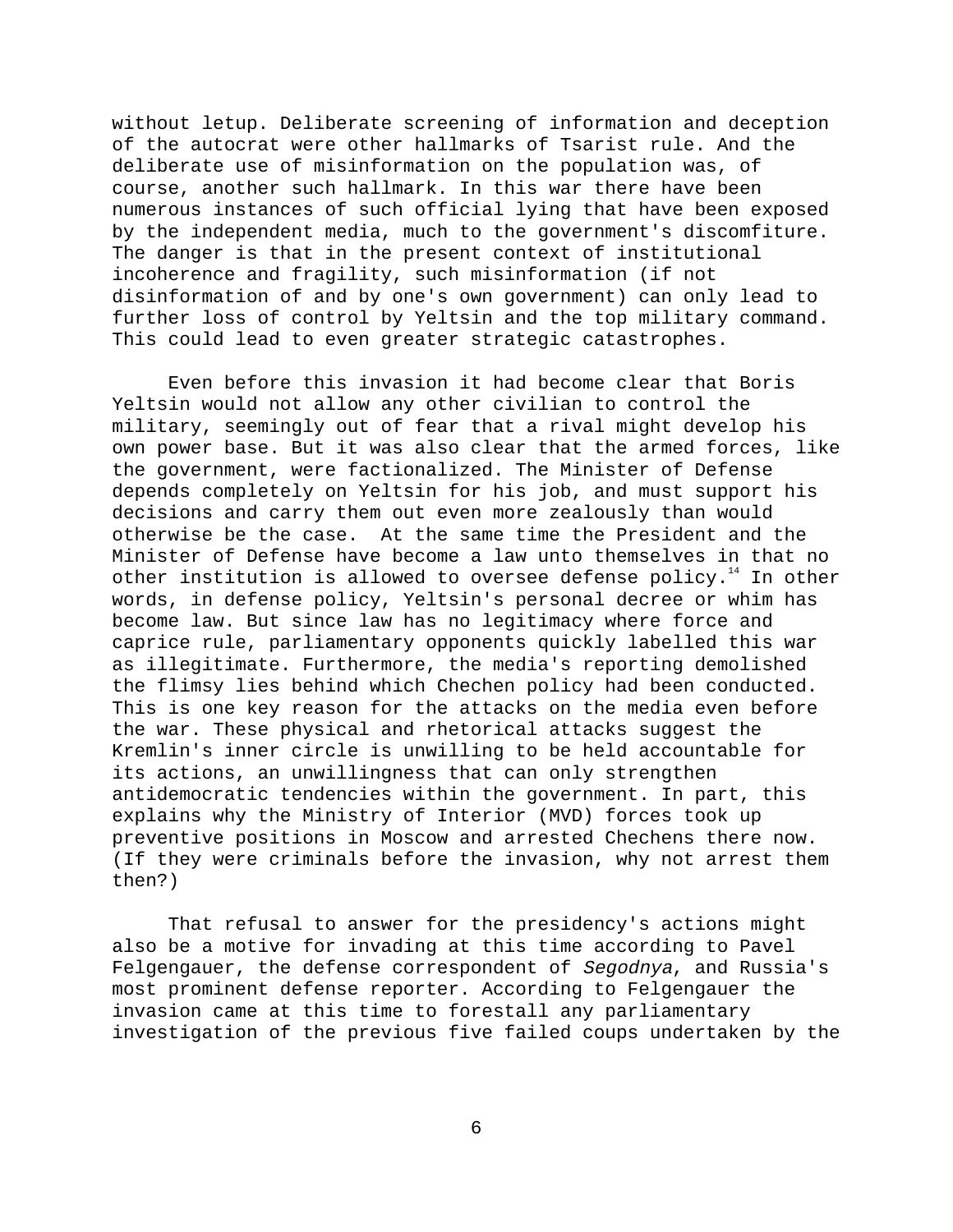government in Chechnya. These coups (discussed below) were directly traceable to Yeltsin's office and the Intelligence Service (FSK), and employed regular troops from the armed forces. Any investigation would undoubtedly have produced a major scandal. $^{15}$ 

The invasion's second consequence flows from the first. Absent civilian control over the military and laws binding on everyone, key members of the armed forces can then plausibly argue against this or any other operation, especially a domestic one, on the grounds of conscience as well as on professional ones. Thus two deputy ministers of defense, General Boris Gromov and General Georgii Kondrat'ev; the Deputy CINC of the Army, Col. General Edvard Vorob'ev; and one of the commanding officers in the field, General Viktor Babichev, all attacked the operation or refused to participate.

This phenomenon not only underscores the pervasive lack of respect for Grachev and Yeltsin among the military, it also highlights the essential unreliability of the army when it comes to quelling domestic unrest.<sup>16</sup> Efforts to impose such repression elsewhere could conceivably break the state apart. Those who argued that the army supported Yeltsin in 1993 overlooked the fact that when called on to defend the state against rebels the army either temporized or refused. Instead it only attacked the rebels after the latter rashly and forcefully attacked the army and the people. Arguably the army was not defending only Yeltsin, but rather itself, a fact not lost on Yeltsin.<sup>17</sup> The Chechen operation, or other similar and especially concurrent ones, could, if protracted, lead to massive military disobedience on the scale of February 1917, especially since commanders and troops are visibly unhappy with this war.

These trends therefore demonstrate an absence of unity of command at the top, a fact that casts doubt on the merit of using the army for any strategic operation. This is not only a question of domestic but also of foreign missions, and it makes the use of the army anywhere a most problematic affair. Given Yeltsin's and Grachev's widespread loss of status, it is hardly clear that they can compel full compliance to orders for any particular military operation. The fact that the terror bombing of Groznyi continued for two days after Yeltsin said that it would stop suggests that local commanders conceivably disregarded that order. If so, that

7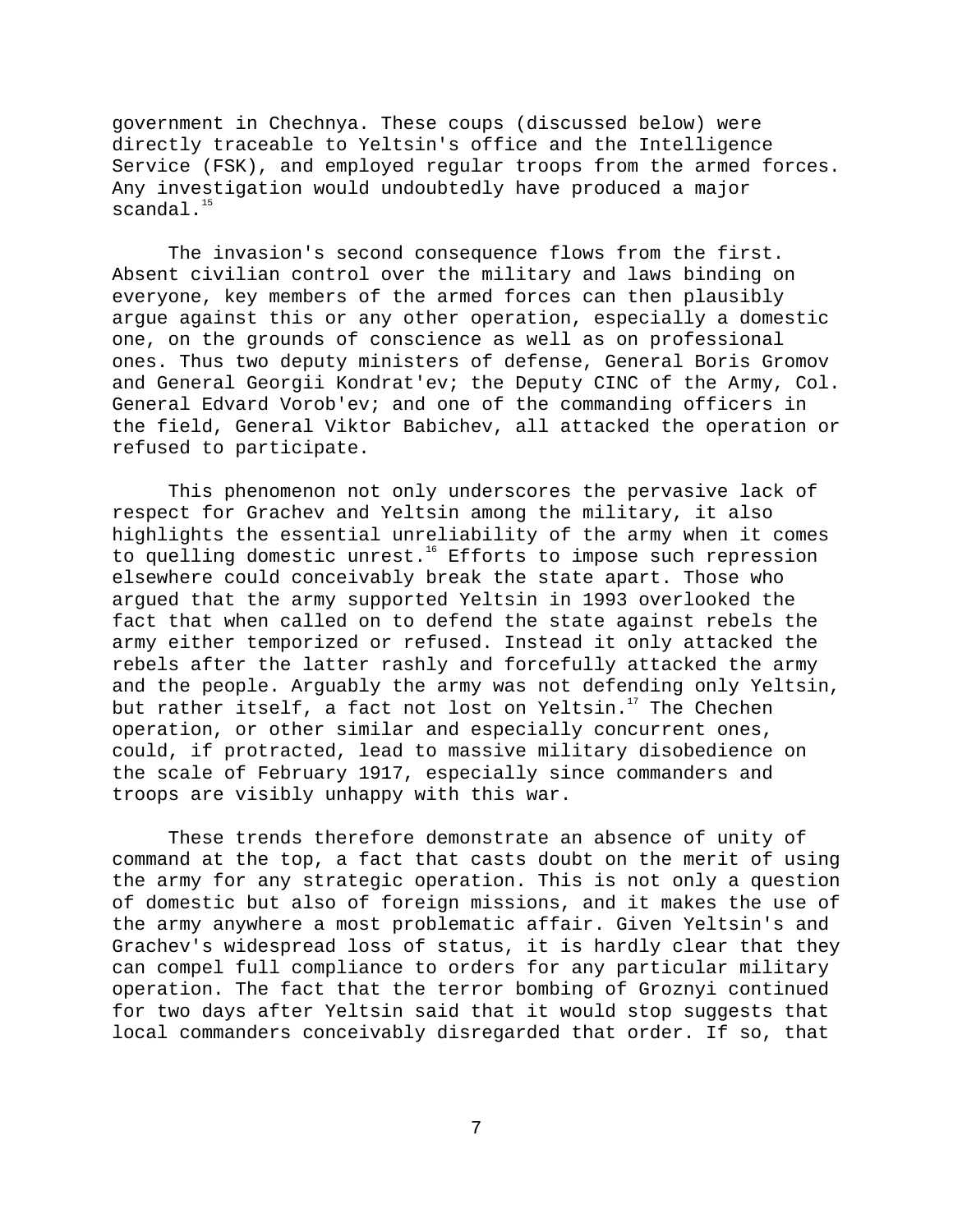would be another indication of the dangers of lack of control over the armed forces. Consequently, the army's performance in Chechnya has exposed its shortcomings in command and control to the world.

Yet, at the same time, Yeltsin and Grachev (and the others involved in the plan) have demonstrated their fidelity to the tenets of the 1993 defense doctrine stating the army can and will be used to quell domestic unrest.<sup>18</sup> Since Grachev wants the doctrine accepted as a legally binding document upon state institutions (as was the case in Soviet times), the government is playing for the highest stakes with dubious cards. A fundamentally illegitimate and lawless regime (only 46 percent of voters approved the existing constitution which, in any case, has been superseded by this action) effectively has announced that although it lacks control over commanders and soldiers, it will call out troops at home and, in so doing, perhaps violate its own Federation Treaty and Constitution. Although the Chechen government had defied Moscow for three years and thus the threat to Russia dates from 1991, Moscow only called out the troops now after the five failed coup attempts. This suggests that little or no long-range planning went into the operation. Rather, it was ordered in a state of some panic or urgency for reasons going beyond any Chechen threat.

The implications of this are enormous. The regime is liable to call out troops at home with little or no consideration as to consequences and for reasons having to do as much with covering up its own failures as with the potential "threat" posed by the insurgents. The determination to employ military force at home also reflects a broader process at work. Already by late 1993, the MVD had mounted tens of costly operations in the North Caucasus and Moscow, and was becoming the preferred instrument for quelling and pacifying internal unrest once the army had initially suppressed the local fighting.<sup>19</sup>

At the same time, the armed forces' tactical and operational deficiencies have been exposed for little reason. Naturally this greatly embarrasses the Russian Army and the government. Observers of the military had long known that draftees were increasingly deficient in health, physical training, education, character (probably about one-third being criminals), and morale. Significant numbers of Russian troops surrendering, the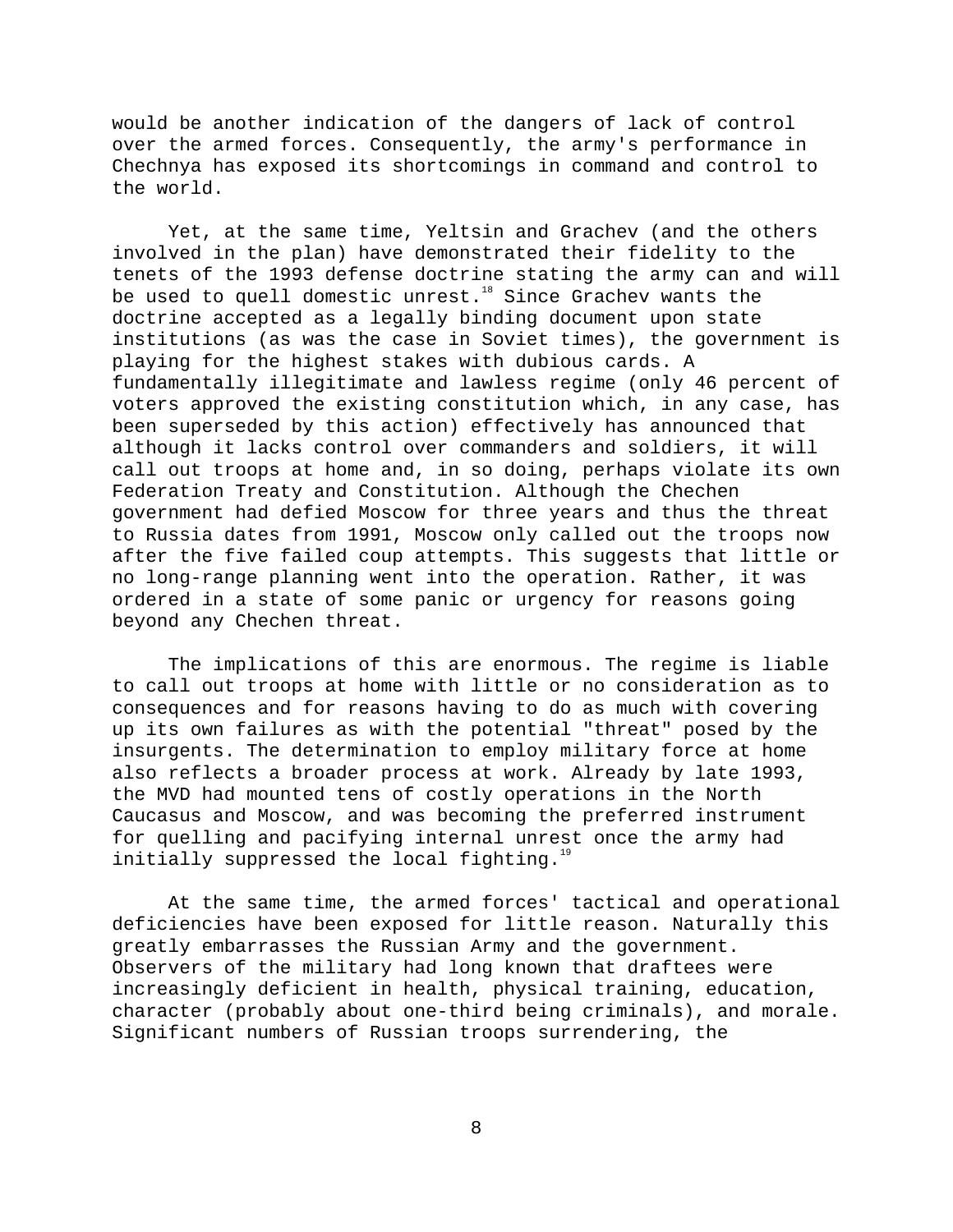widespread evidence of a breakdown of logistics, poor training, troops being transported in sealed cars with no briefing concerning conditions at the front, or not being given sufficient food, and the widespread desire not to fight in this war all point to severe limitations on the army's reliability and competence. Indeed, Ingushetia's President, Ruslan Aushev, told the Russian Federation Council and a news conference on December 15, 1994, that soldiers in the columns crossing Ingushetia had often urged protesters to disable military vehicles and shown them how to do it. $20$  On the other hand the demoralization of the armed forces also showed up in incidents of brutality towards Muslim servicemen (a Bashkir) and Ingush civilians, all of whom were murdered in killings that were reported by a number of Duma members. $^{21}$ 

Russia may still consider itself a superpower, but its army was not up to this effort. Given the extent of Russian interests abroad, it is unlikely that these forces could adequately defend them all. Just as the army is an instrument of questionable utility at home, under some circumstances it might not be much better abroad. Therefore this invasion, like the crisis of the military economy at home, highlights the fact that the instruments of power at Russia's disposal are not commensurate with Russia's strategic claims and interests. Inasmuch as the government shows too easily a willingness to deploy these unreliable armed forces, this insolvency (to use Walter Lippmann's term) can only raise the greatest fears for Russia and its neighbors.

This incommensurability also pertains to the war's economic aspect. By December 23, 1994, the government had already spent 400 billion rubles on the war and was forced to propose a still larger outlay for Chechnya's peacetime reconstruction if and when that occurs.<sup>22</sup> By the end of 1994, officials were estimating that the costs of rebuilding Chechnya would reach 3.5 trillion rubles and there is no source for the money. And the costs associated with sending and maintaining 40,000 troops there is included in that figure, making the total cost at the start of 1995 at least \$1 billion (U.S.).<sup>23</sup> These expenditures will break the budget and explode the fiction that Russia could somehow conform to the International Monetary Fund's dictates and continue receiving subsidies. Instead, inflation and defense spending will grow together. Indeed, one cynical view is that Grachev urged the

9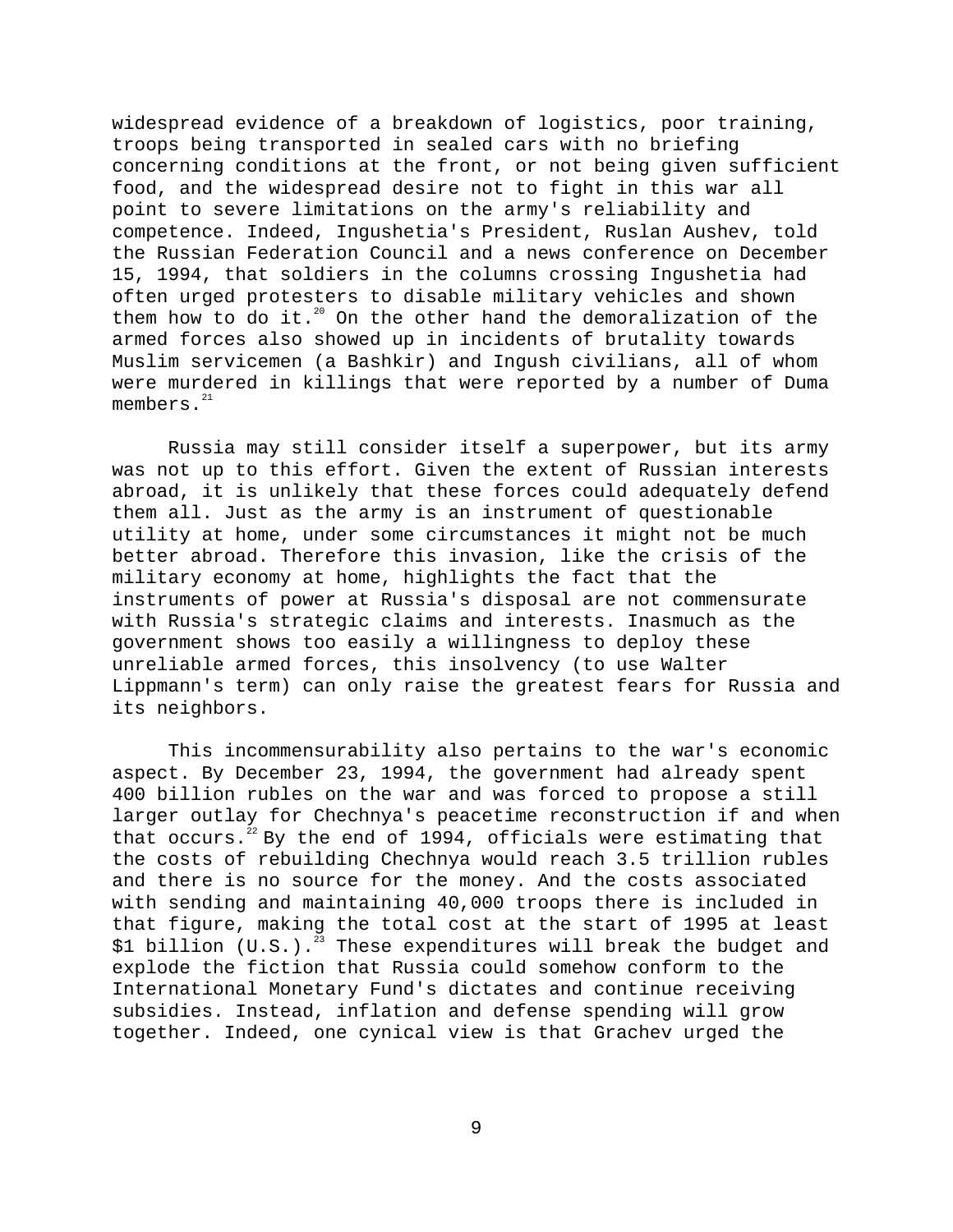invasion precisely to increase defense spending. He and the military were certainly bitter about the government's and Duma's failure to heed their exorbitant budget demands. That their budget requirements would destroy the economy seemed largely inconsequential to the military. $24$  Thus, not only does the war call into question the vitality of the army and the health of Russian democracy, but it also further strains Russia's economy.

However, perhaps the most dismaying military and domestic aspect of the war is that it shows the regime's utter strategic incompetence, not only in facing the Chechen challenge but also in assessing Russia's true options and capabilities. This failure particularly relates to four issues: the reasons for resorting to a large military operation, failure to assess the Chechen and Russian forces realistically, failure to understand the media's role, and, most importantly, the failure to see that there could be no victory here. No one in the Kremlin apparently had an end state in mind or conceived of a conflict resolution or termination strategy. The planners were misled by the old Russian belief that a mere show of force would quickly intimidate the Muslims into submission.

Russian efforts to suppress Chechnya date to 1991 and even then showed a dangerous proclivity to impose undemocratic and unrealistic solutions in the North Caucasus. $25$  The general reasons for intervening: to preserve Russian integrity, enhance Yeltsin's and/or Grachev's stature, bolster the defense budget, overcome internal political disaffection by a `splendid little war,' and to suppress a rebellion that threatened internal security and criminality, are all well known.

But we must ask why invade now with such sizable forces? Indeed, some observers believed that before the summer and the coups described below, progress towards a solution was taking place.<sup>26</sup> Sadly, the answer apparently is that Moscow invaded out of pique. The current masters of the Kremlin would have done well to read Lenin's Political Testament wherein he wrote, "in general, spite plays the very worst role in politics." Before November 1994, Russia mounted at least four covert operations against Chechnya, all of which failed. These operations began in mid-1992 and were intensified in the summer of 1994 when Yeltsin signed an "instruction" releasing 150 billion rubles of state funds for action against Chechnya. Reports from captured Russian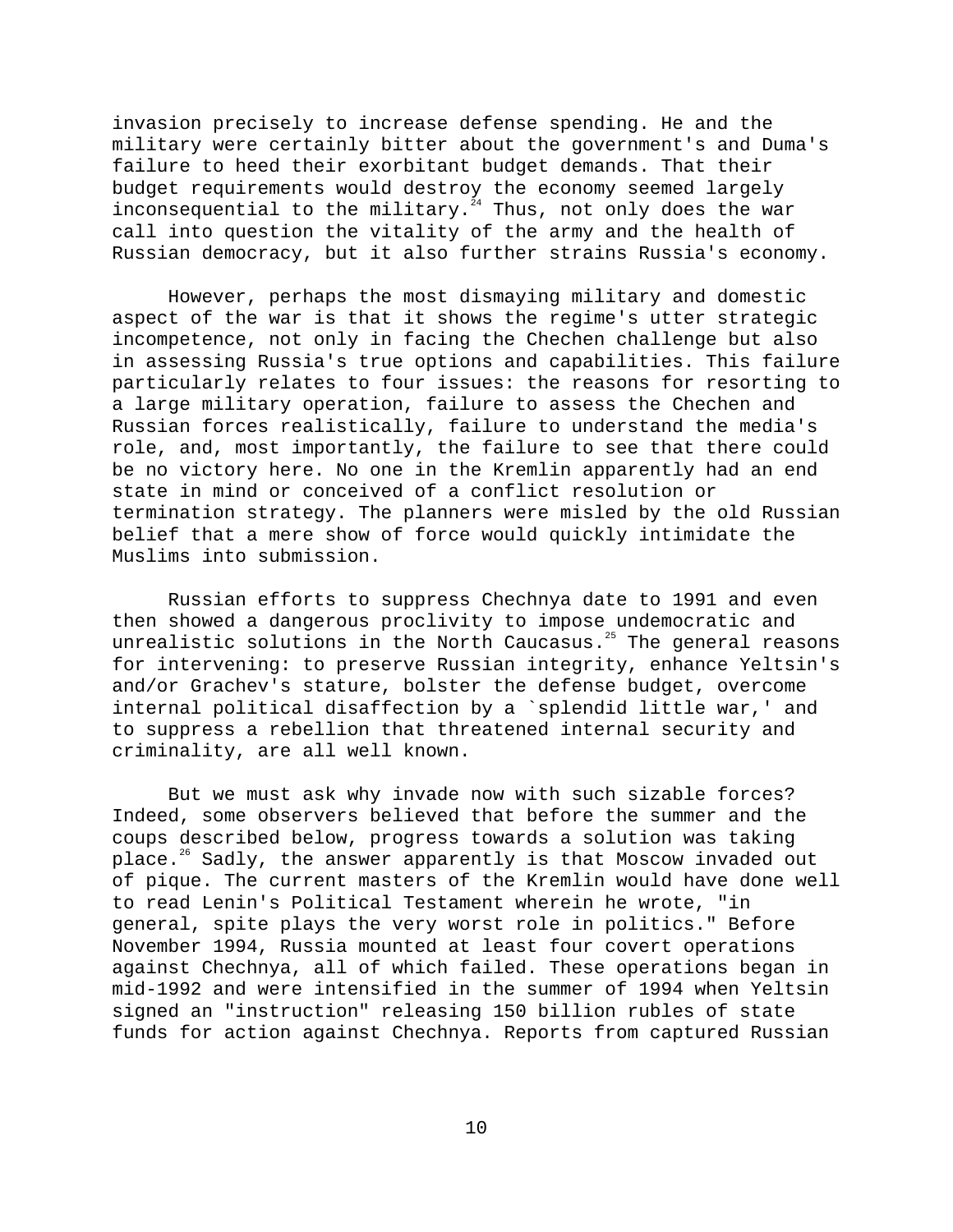officers indicate that the "mechanism of intervention" included organizing mass flights of criminals from prison, and recruiting Chechen criminals from Russia. All these sources indicate that overall authorship and supervision of the plot against Chechnya came from Russia's Ministry of Nationalities, under Sergei Shakhray, the Foreign Intelligence Service (Federativnyi Sluzhba Kontrrazvedki- FSK), and Vladimir Lozovoy, head of the North Ossetian and Ingushetian Interim Administration. This latter organization reputedly operates under the direction of Sergei Filatov, chief of Yeltsin's administration.<sup>27</sup> This evidence apparently confirms the claim that the FSK and MVD blindsided the Ministry of Defense which was led to claim falsely that no Russian troops were involved in these operations. This denial took place despite the fact that the FSK had gained operational control over the forces sent into Chechnya in the fall of 1994, in the fifth and last covert operation before the current attack. $^{28}$ 

This evidence itself signifies a dangerous lack of governmental control over regular and covert military forces and operations. It also implicates Russia in the coup against the Aliyev government in Azerbaijan in the fall of 1994, an operation that started in the same way with a mass prison break followed by an uprising. Inasmuch as previous coups in Baku also indicate the heavy involvement of covert Russian forces, it appears that the FSK has taken over the KGB's mission of coup-making abroad.<sup>29</sup> The resort to black operations--and their public failure--can only undermine the authority of the FSK, Yeltsin, and the armed forces. Moreover, to the degree that coups in both rebellious provinces and sovereign states become identified as habitual Russian modus operandi to secure Moscow's interests, Russia's international position will also suffer as foreign suspicion of its policies and goals increases.

Frustrated by the failure of their first four operations, the MVD, FSK, and the government mounted a fifth one involving supposed anti-Dudayev volunteers in November 1994. This, too, ignominiously failed and Dudayev exposed to the world the involvement of Russian troops. This public embarrassment undoubtedly enraged Yeltsin, Grachev, and other leaders who were shown to have been blindsided by the FSK, and not fully in control of their own armed forces. Grachev, who had gone on television to deny the involvement of Russian troops, must have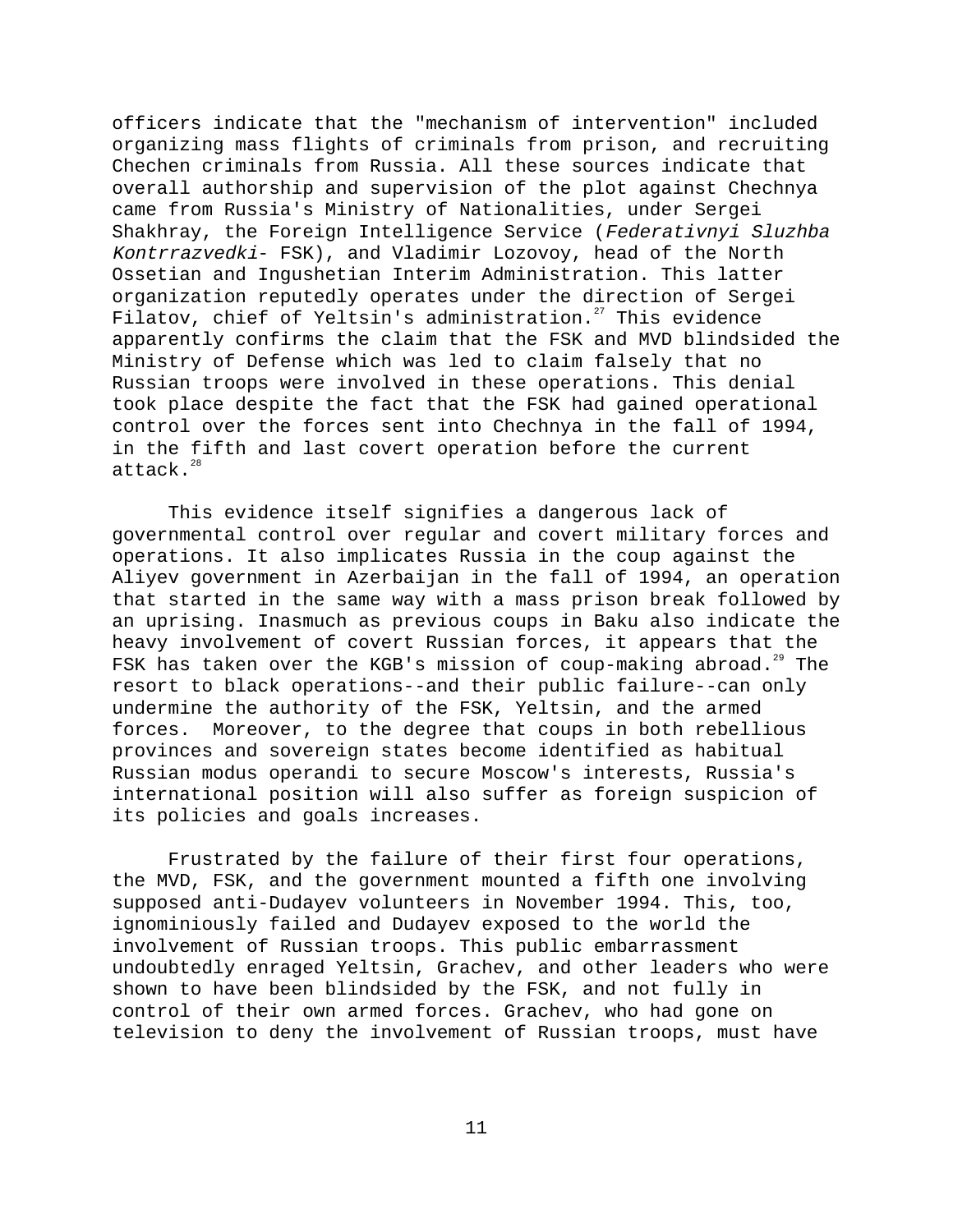been particularly embarrassed. Even though Yeltsin and Grachev subsequently made a pretense of negotiations while they were massing troops, that was clearly a ruse. The Kremlin had decided on war to avenge its failure.

And the inner circle all thought this splendid little war would be a walkover. Grachev said that one paratroop regiment would suffice to conquer Chechnya in two hours, a sign not only of arrogance but of utter strategic incomprehension.<sup>30</sup> They believed that a single crushing blow was all that was needed. No resistance was expected, nor did the planners count on the fact that massing troops in the neighboring North Caucasian Muslim republics would stimulate their active opposition as well. Therefore, when significant opposition did come, it disoriented the troops who had been screened from the media and were told there would be no opposition; that they were only fighting a band of criminals.

Nor did the planners count on the reluctance of commanders to fire on unarmed civilians or on the corrosive effects on the military of official lying during Russia's first "television war." Free broadcasting from the war zone belied the hollow claims made about a lack of Russian or civilian casualties and brought into question the reasons for the war. Nor did Russian audiences enjoy seeing their forces engage in the terror bombing that ensued when the ground forces failed to advance over land.<sup>31</sup> This media exposure, local resistance, and generals' refusal to violate the constitution (in Babichev's case) by firing on civilians, or support what they believed was a fiasco, along with the incompetence of the troops, betrayed the hollowness of the invasion plans.

Nor can one discern what objective could be gained by so massive an operation. There is already talk of some sort of Chechen referendum, which Russia will veto in the end or, perhaps, some sort of negotiation about autonomy--a meaningless concept in an utterly lawless state, especially when Yeltsin has already named a new government of Russian puppets to take over once the Russian army occupies Groznyi.<sup>32</sup> In other words, Yeltsin is now making up political objectives as he goes along. Strategic failure has resulted in less than inspired improvisation. Consequently, more troops have had to be sent to Chechnya.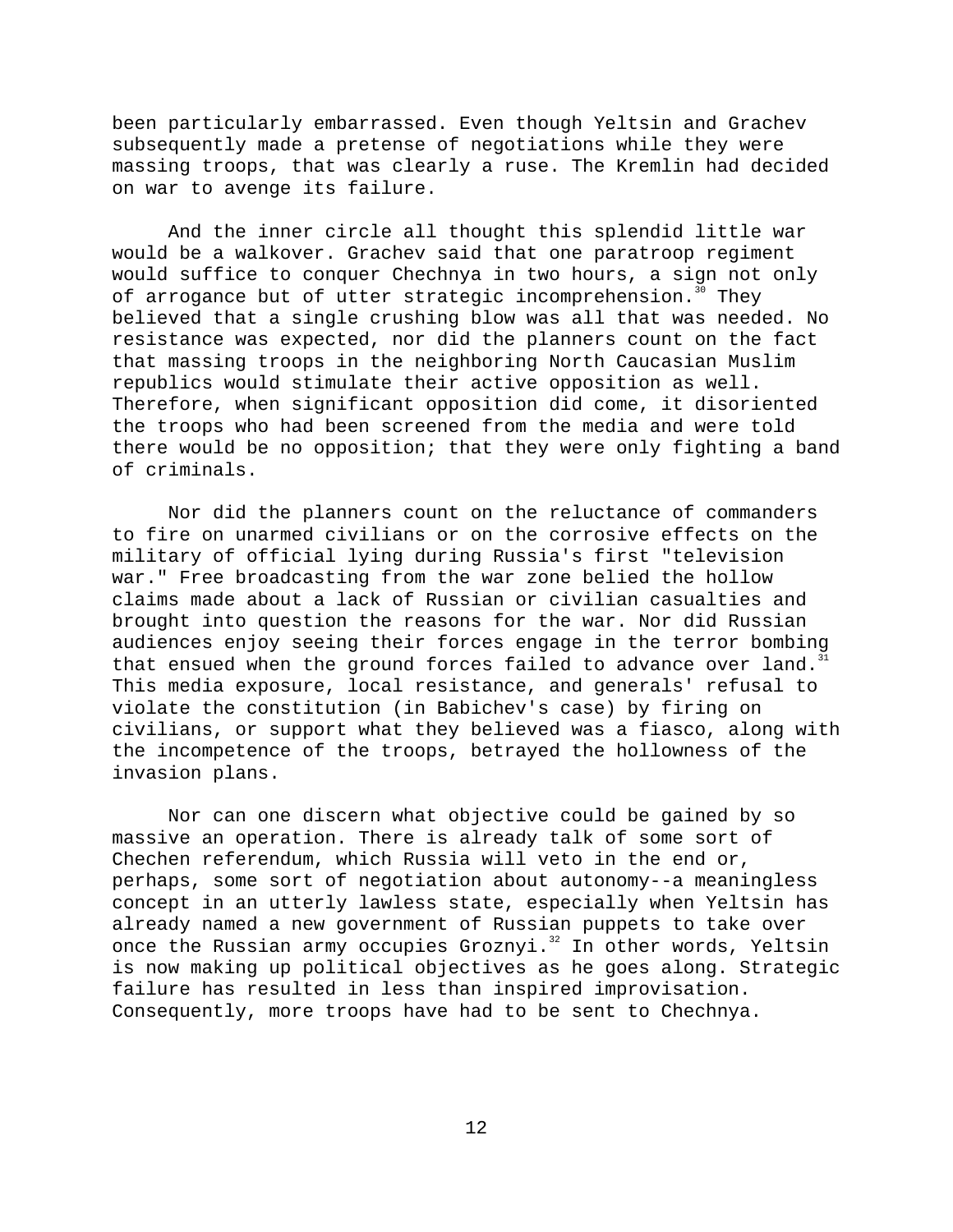Finally, the possibility exists that other North Caucasian Muslim forces will join with Chechnya against Russia and convert the area into a true cauldron. This last consideration, directly traceable to the strategic failure in Moscow, leads us to consider the possibility that the Kremlin's actions could now generate a real, not propaganda, Islamic threat. In effect, Moscow could summon its own worst nightmare into being. While earlier the area was seen as a source of many nasty conflicts, it was not regarded as being in imminent danger of "Lebanonization."<sup>33</sup> Now Russia has given the many nationalities of this area a reason to unite. Moreover, the Russians have revealed themselves as brutal and incompetent; a lethal combination. For these reasons, the invasion of Chechnya will make it much harder to achieve a regional peace in the North Caucasus that is based on compromise, mutual accommodation, and negotiations rather than one based on force and Muscovite centralization.<sup>34</sup> Thus the resort to force majeure may trigger a series of long wars that will further debilitate an already sick Russia.

While these are the immediately evident domestic consequences of this invasion and suffice to explain its tragic folly, they are not the only ones. Indeed, this action has serious international repercussions. First, this war and the brutality of Russia's terror bombing of innocent civilians risk the good will which democratic Russia had been building in the West. Even in the United States, which originally said this was purely a Russian internal affair, protests by human rights groups have begun to register. The same holds true in Europe and the protests could lead to sanctions or raise other obstacles to Russia's major foreign policy goals.<sup>35</sup> The European Union's refusal to let Turkey in, allegedly on human rights grounds resulting from its Kurdish war, and U.S. aid reductions to Turkey illustrate what might happen as a result of this tragic war.

Second, Russia's heavy-handed actions indicate its supposedly neo-imperialist aims, undemocratic nature, and reliance on covert operations to destabilize governments, as well as its willingness to send in troops when all else fails. In other words, Russia has gratuitously provided ammunition to all those who regard Moscow as a threat and wish to wall it off from influence in their region. More pointedly, since the use of troops was a violation of the Vienna Document on Confidence and Stability Building Measures of the Conference on Security and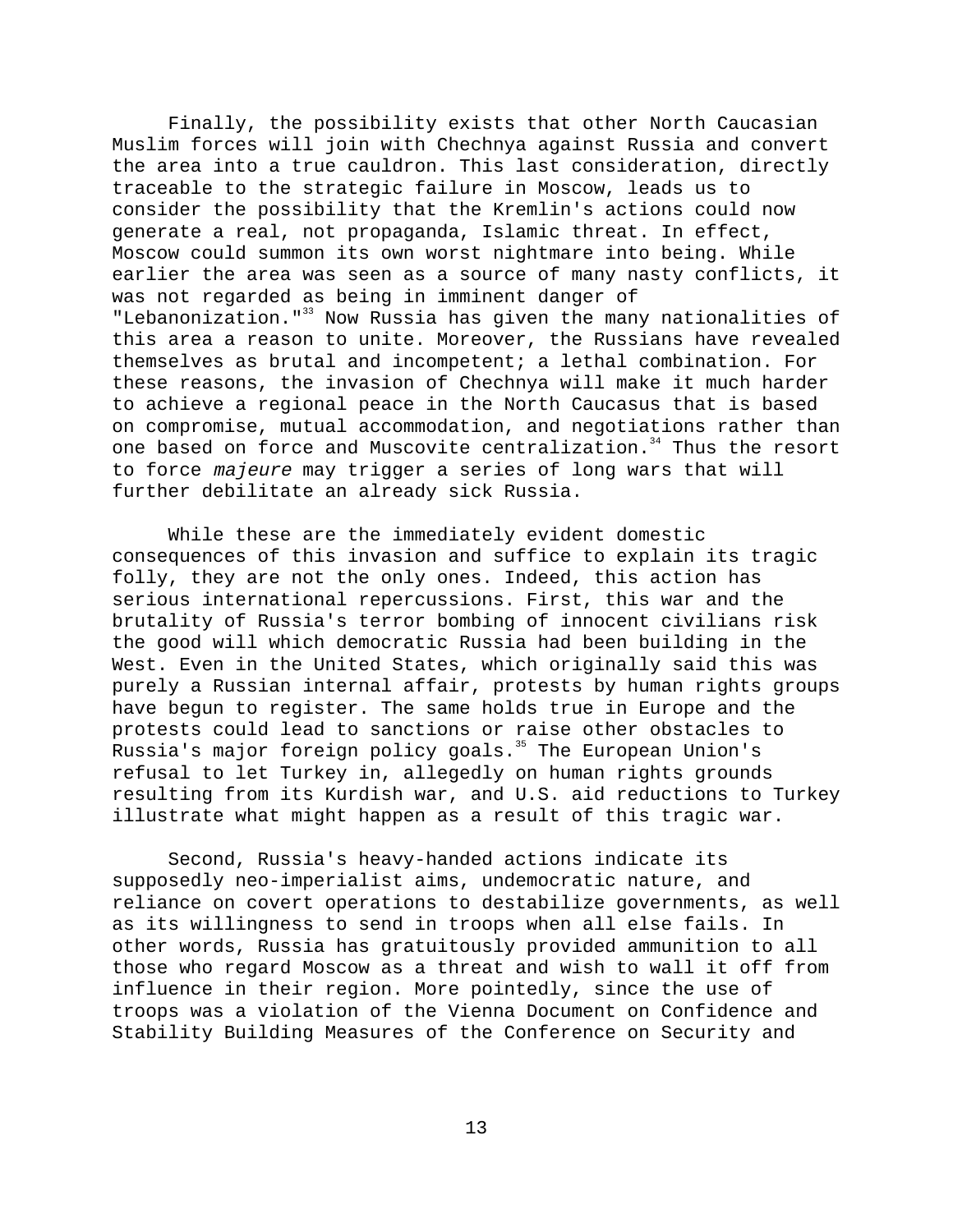Cooperation in Europe (CSCE) that said any concentration of over 40,000 troops must be communicated to the other signatories, and the Budapest decisions of the CSCE that were signed five days before the invasion, those violations could--and possibly will- be held against Russia as an indication of its unreliability, and as reasons for not revising the Conventional Forces in Europe (CFE) treaty.

Revision of the treaty is a key Russian policy goal that has now been endangered.<sup>36</sup> Russia wants to gain permission to station more troops, armored vehicles, and tanks in the North Caucasian and northern flanks of Russia and this would necessitate revision of the quotas that the treaty stipulates for Russia in those flanks. If Russian claims to revise the CFE's flank quotas and allow it to station more troops, tanks, and military vehicles are rejected, Russia may renounce the CFE treaty and isolate itself in Europe, thus provoking NATO's expansion. Or if Moscow accepts the treaty it will have to accept conditions that limit its plans for rebuilding the North Caucasian Military District into a major front-line and versatile power base for military action in Russia, the North Caucasus, Transcaucasia, and potentially the Ukraine, which borders the district's western frontier. Assuming that unrest continues throughout the area, acceptance of such limitations puts a heavy burden on Russia's armed forces. That burden's weight will be due to the fact that having started a protracted war, Moscow will be unable to find other resources for essential military construction. But if the Kremlin renounces the treaty, Russian ambitions for a larger role in European security will be blocked.

Third, although this invasion may seem to show that the Russian armed forces are strategically and tactically incompetent, Western analysts need to be cautious in assessing the performance of Russian forces in Chechnya. It not advisable to extrapolate too much from the seemingly poor performance of Russian troops fighting in an unpopular war against their own citizens. The tendency might be for the West to assume that a seemingly substandard performance in Chechnya might mean Russian forces could not adequately defend the nation's interest under different circumstances elsewhere.

On the other hand, the way Moscow has handled the Chechen situation could indicate that Russia is having an increasingly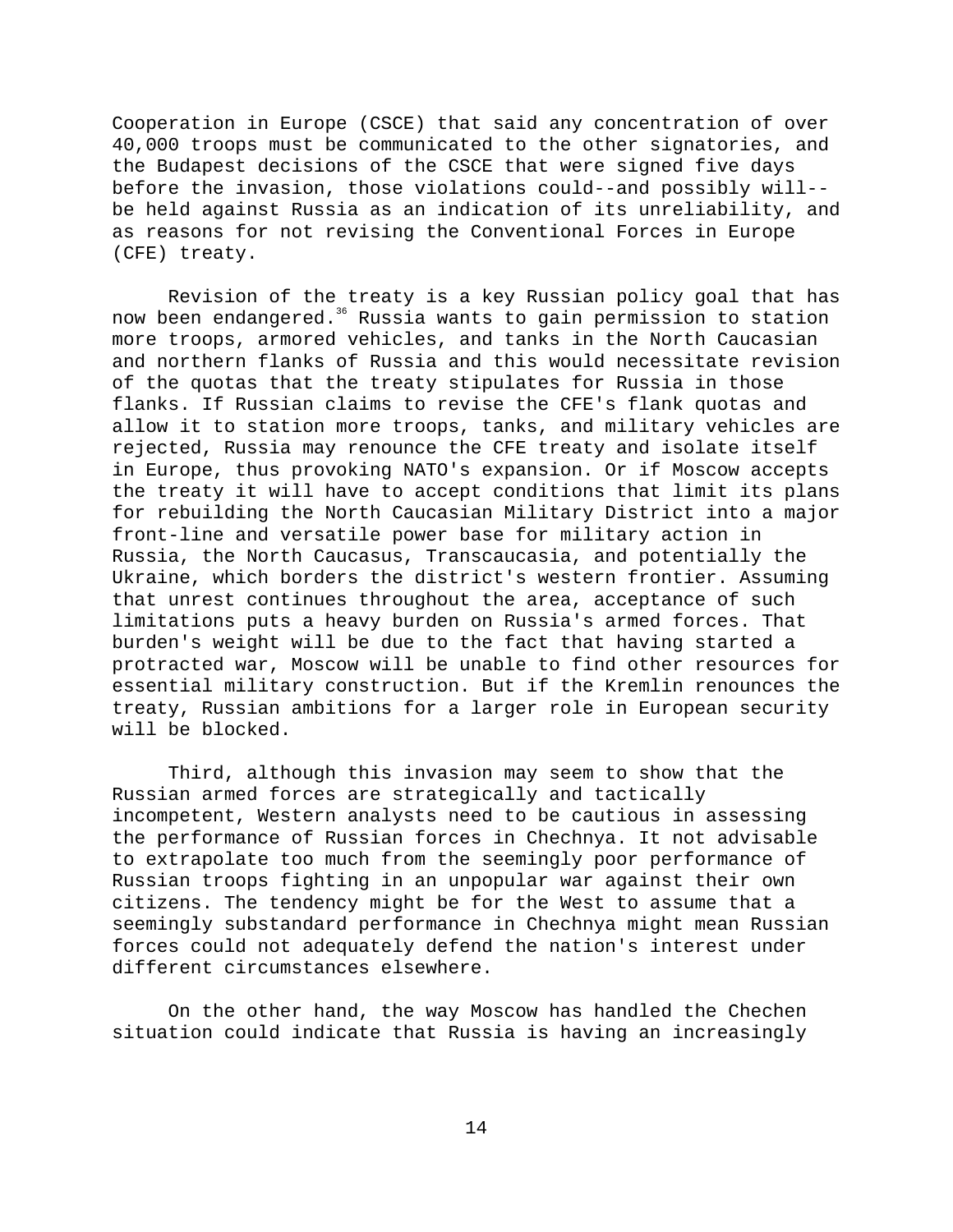difficult time creating and enforcing order in its Muslim peripheries. If Russia has to rely on brute force to maintain order it will alienate itself from the West and dig itself into a geopolitical hole across Eurasia. Furthermore, Moscow's actions in Chechnya will further destabilize the state system in this already fragmented "arc of crisis."<sup>37</sup>

In time, democracy could have become the principle that provided legitimacy to the force of state power throughout the North Caucasus. But Moscow's actions may lead many to believe that Russia has nothing to offer Asia but force. Unfortunately for Moscow, many Asians may now feel that they do not have to be intimidated by a Russia which has employed force both illegitimately and with such seeming incompetence. Instead, those in Asia and Europe who are so inclined may now be less reticent to resist Russia, with unpredictable and potentially dangerous results.

Precisely because the European security agenda is now increasingly bound up with developments in the Caucasus, it will be impossible, or at least highly unlikely that, in the event of protracted war there or other such interventions, Europe can remain aloof. As Lawrence Freedman recently wrote,

The tolerance of the European system to major uphevals in Russia and/or the Ukraine should not be judged high. Even smaller-scale ructions can become dangerous if they start to threaten the equilibrium of a number of countries. If there is an underlying tendency towards instability, then the issue of intervention starts to be seen in a different light. The interest in the prevention of disorder takes on a higher value, because there can be no less confidence that, left alone, most conflicts will peter out as the belligerents become exhausted.<sup>38</sup>

## **Conclusion**.

Our analysis of the Chechnya invasion is that it is indicative of the larger issue of Russia's seeming failure to create a viable state. If that is the case, the implications may go beyond the individual issues of Chechnya's attempted secession and the general complexities of the ethnic conflict problem in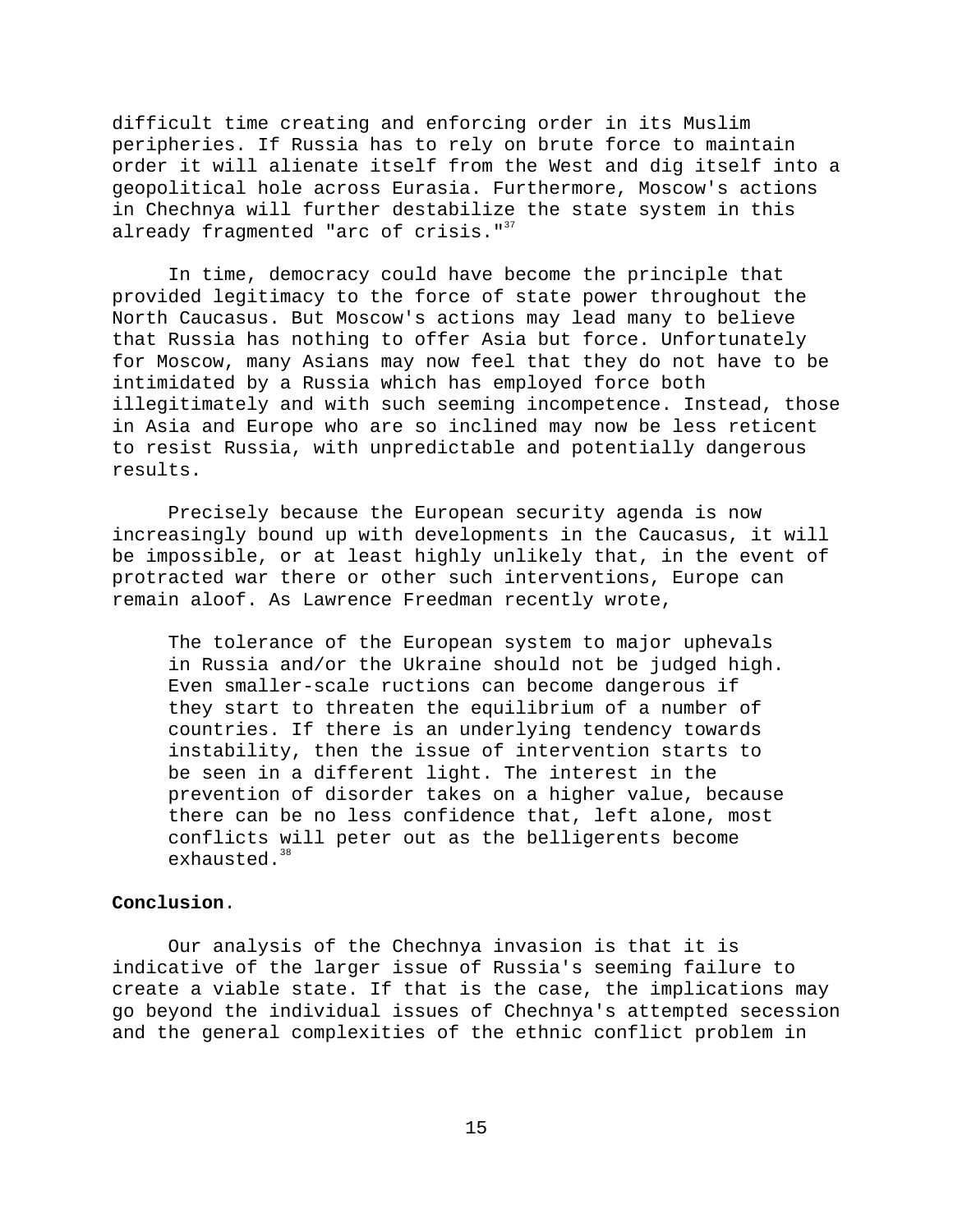the CIS. The Chechnya invasion, and the way it is resolving, have cast doubt on the ability of Boris Yeltsin and his colleagues to create stable, lawful, and legitimate governing institutions in Russia. The extent to which the civilian leadership can control the army may also be in question. At the same time, the government has shown too great a willingness to use military force at home. Indeed, since 1989, Soviet and now Russian armed forces have been used in Georgia, Azerbaijan (twice), the Baltic, in Moscow (twice), throughout the Caucasus, and now again in Chechnya to compel submission to Moscow. All these interventions have failed, along with the covert operations that preceded them. Accordingly, these failures have undermined not only Russia's prestige and power abroad, but also threaten the foundations of the post-Communist Russian state itself.

Even before the Chechen coups and the invasion, two Russian analysts had already proclaimed that settling the minorities issue in Russian society and managing the Soviet legacy are tasks that must also include international institutions, not just the ethnic minorities on the spot and the Moscow government.<sup>39</sup> Aleksandr' Konovalov and Dimitri Evstatiev's argument for including international institutions is based on the fact that those institutions alone can provide an objectivity and criteria for settlement that eludes Russia because of the common perception that Russia is "the main heir of the imperial past and the main source of totalitarian practice in inter-ethnic relations."40 This invasion has, if anything, enhanced the validity of this argument and heightened the urgency of international diplomatic and political intervention.

By invading Chechnya despite the aforementioned strategic vulnerabilities, the actions of Yeltsin and his colleagues suggest that they may not be able to manage that Soviet legacy and preserve peace in Eurasia. Similarly, by trampling on Russian democracy's fragile efforts to establish legal controls on government actions and on the armed forces, Yeltsin has seemingly repudiated his own statements of December 6, 1994 in Budapest that "it was too early to bury Russian democracy."

If that is, indeed, the case then Yeltsin may have, in the words of the poet Mayakovsky, "stepped on the throat of his own song" to become the gravedigger of the third Russian Revolution (1905 and 1917 being the first two). If European intervention in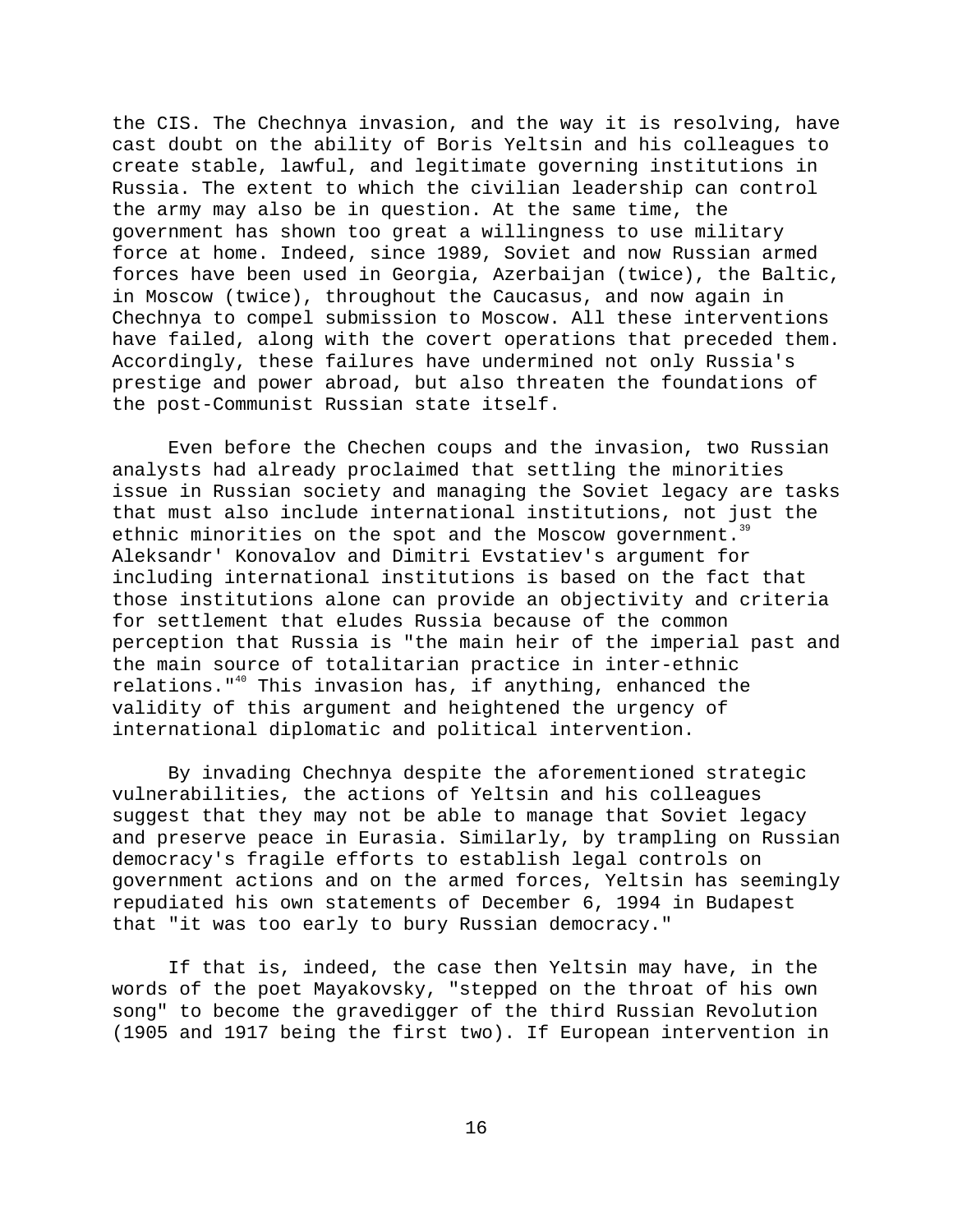Russia due to proliferating violence, and/or the death of Russian democracy come to pass, history will not soon forgive those who have ignited the fire of war on their own territory without having the means to put it out.

#### **ENDNOTES**

1. Daniel N. Nelson, "Creating Security in the Balkans," in Regina Cowen Karp, ed., Central and Eastern Europe: The Challenge of Transition, Oxford: Oxford University Press, For SIPRI, 1993, p. 172.

2. Ian O. Lesser, "The Strategic Environment in the Balkans and the Mediterranean," in F. Stephen Larrabee, ed., The Volatile Powder Keg: Balkan Security After the Cold War, Washington: American University Press, 1994, p. 168.

3. Gerard Holden, Russia After the Cold War: History and the Nation in Post-Soviet Security Policies, Frankfurt Am Main, Germany and Boulder, CO: Campus Verlag and Westview Press, 1994, pp. 33-37.

4. Steven Erlanger, "Russia's Army Seen As Failing Chechnya Test," New York Times, December 25, 1994, pp. A1, 10; "Why Chechnya Matters," The Economist, December 17, 1994, p. 49.

5. Indeed, Pavel Felgengauer, Russia's most respected defense columnist, wrote that one reason the army invaded now was to forestall a Parliamentary investigation of the earlier efforts to overthrow Dudayev's government. See Steven Erlanger, "Bad News vs. Bad News for Yeltsin," New York Times, December 21, 1994, p. A1.

6. Bill Gertz, "Chechnya Strife Signals Fragile Yeltsin Control," Washington Times, January 4, 1995, p. 1.

7. This was clear from a collection of papers presented by Felgengauer and other Russians (Vitaly Shlykov, Stepan Sulakshin, and Aleksandr' Belkin) to the II Annual Conference on Russian Defense Decision-Making, Monterrey, CA, November 15-16, 1994.

8. Sophie Shihab, "Who's Calling the Shots in Russia?" Manchester Guardian Weekly, December 25, 1994, p. 11, from Le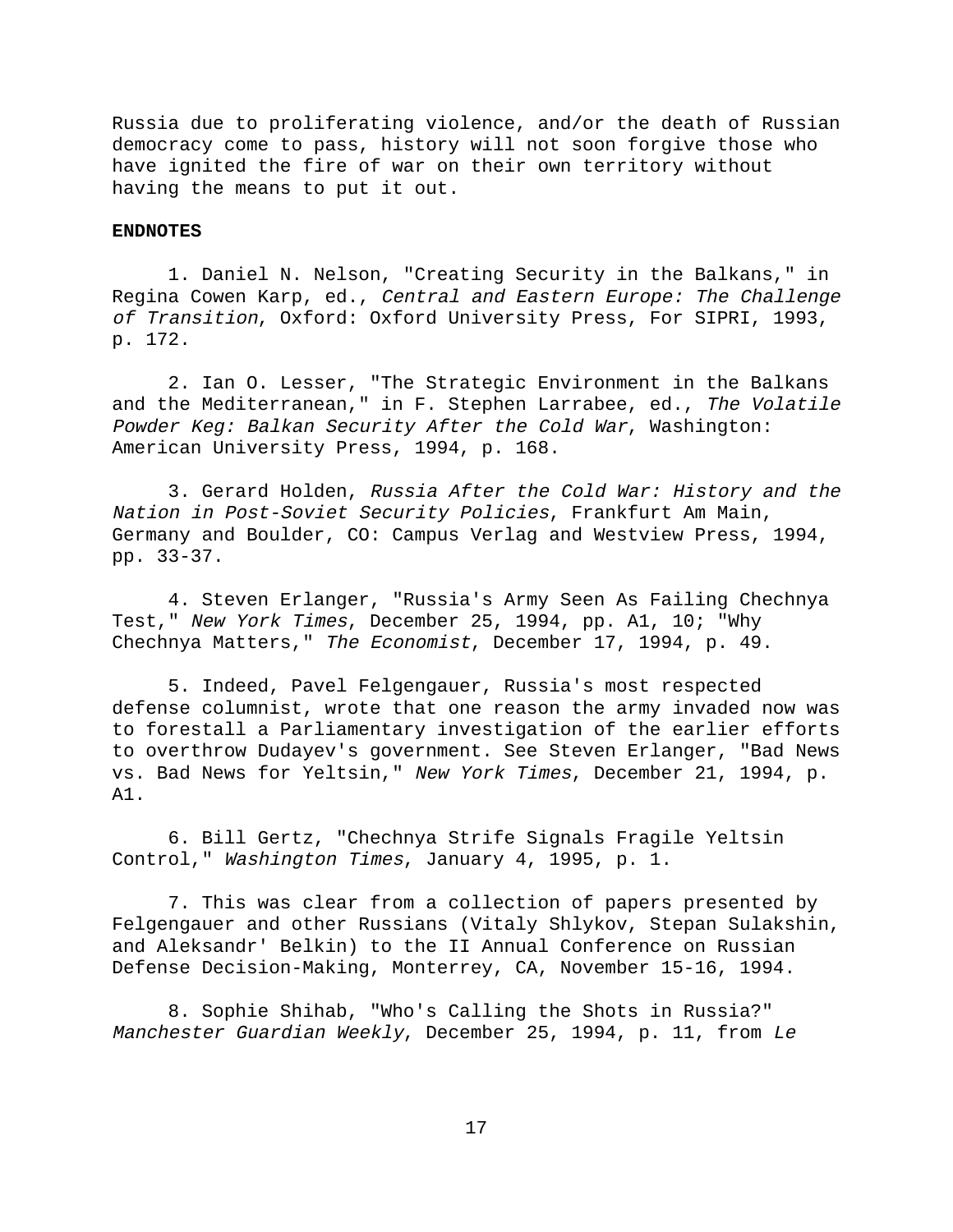Monde, December 16, 1994.

9. Radio Free Europe/Radio Liberty, Daily Report, December 22, 1994.

10. This is immediately apparent upon reading the Draft Laws on Defense and on Peacemaking currently before the Duma. For further comment on the former law, see Foreign Broadcast Information Service, Central Eurasia, FBIS Report, (henceforth FBIS-USR), 94-018-L, November 8, 1994.

11. Nicolai N. Petro, "Can Decentralization Solve Russia's Ethnic Problems?," in Ian M. Cuthbertson and Jane Leibowitz, eds., Minorities: The New Europe's Old Issue, New York: Institute for East-West Studies, 1993, p. 189.

12. Moscow, Segodnya, in Russian, November 29, 1994, Foreign Broadcast Information Service, Central Eurasia, Daily Report (henceforth FBIS-SOV), 94-229, November 30, 1994, pp. 41-42.

13. Alan Cooperman, "Return of the Big Lie," U.S. News & World Report, December 19, 1994, p. 44; James Rupert, "Moscow Fights Losing Battle on Portrayals of Chechnya Campaign," The Washington Post, December 24, 1994, p. A12.

14. This emerged clearly in the papers and discussion at the November 15-16 conference in Monterrey, CA.

15. "Les Troupes Russes Intensifient Leur Offensive sur Grozny," Le Monde, December 22, 1994; Sophie Shihab, "Moscow Veut 'Liquider' la Rebellion Tchechene," Le Monde, December 22, 1994, pp. 1, 5.

16. See Col. Serafim Yuskov's Open Letter to Yeltsin in Nezavisimaya Gazeta, October 22, 1994, FBIS-SOV-94-205, October 24, 1994, pp. 19-20.<%0>

17. Boris Yeltsin, The Struggle for Russia, Catherine A. Fitzpatrick, trans., New York: Times Books, Random House, 1994, pp. 11-14, 258-277.

18. "Osnovnye Polozheniia Voennoi Doktriny Rossii," Rossisskie Vesti, November 19, 1993, pp. 3-8.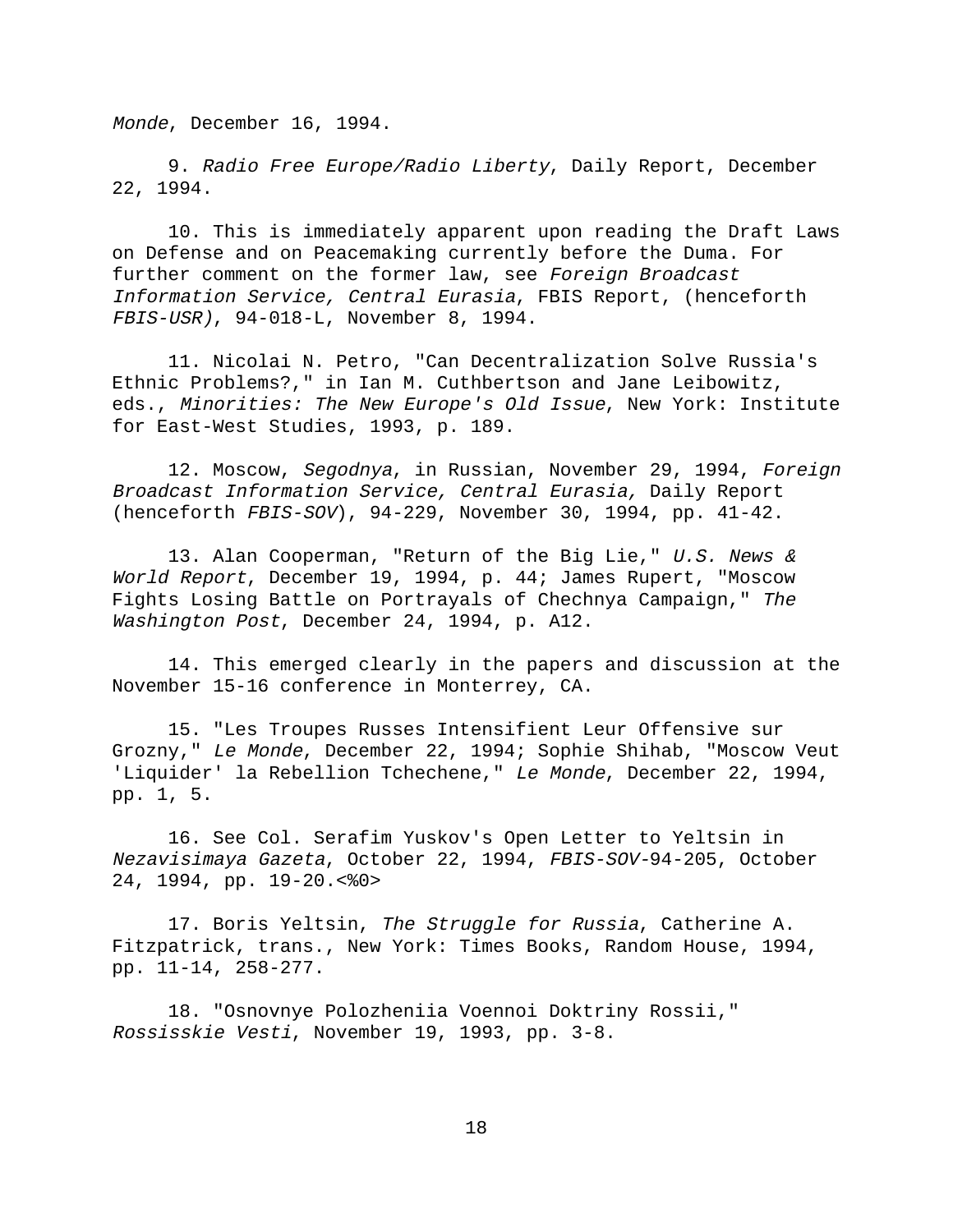19. This is based on interviews with Finnish officials who received it from the MVD Forces Commander, General Evgenii Kulikov.

20. National Public Radio, "All Things Considered," January 3, 1995; RFE/RL Daily Report, December 20, 1994; Michael Specter, "Rebels Beat Back a Russian Force," The New York Times, January 3, 1995, pp. A1, 8; James Rupert, "Chechens Repulse Fierce Assault by Russian Troops," The Washington Post, January 3, 1995, pp. A1, 12.

21. RFE/RL Daily Report, December 20, 1994.

22. John Lloyd, "Yeltsin Plea to Dudayev `Hostages' as Toll Reaches 140," Financial Times, December 22, 1994, p. 3.

23. Steven Erlanger, "Russia's New Budget Raises Doubt on a Stable Economy," The New York Times, December 28, 1994, p. A6; Steve Liesman, "Chechnya Conflict May Take Fiscal Toll," Wall Street Journal, December 30, 1994, p. A4.

24. Moscow, Ostankino Television First Channel, in Russian, November 18, 1994, FBIS-SOV, 94-224, November 20, 1994, pp. 32-34; Erlanger, "Russia's Army," p. A10.

25. Marie Broxup, "After the Putsch," in Marie Broxup, ed., The North Caucasus Barrier: The Russian Advance to the Muslim World, London: Jonathan Hurst and Co., 1992, pp. 219-240; Petro, p. 194.

26. Petro, pp. 194-199.

27. James Sherr, "The Conflict in Chechnia," Jane's Intelligence Review, December 1994, pp. 557-558.

28. Ibid.; S. Frederick Starr, "Chechnya: The U.S. Interest," Wall Street Journal, December 22, 1994, p. A14.

29. Amur Mursaliyev, "Drugs Fuel Azeri Coups," Moscow News, No. 49, December 9-15, 1994, p. 6; Thomas Goltz, "The Hidden Russian Hand," Foreign Policy, No. 92, Fall 1993, pp. 92-116.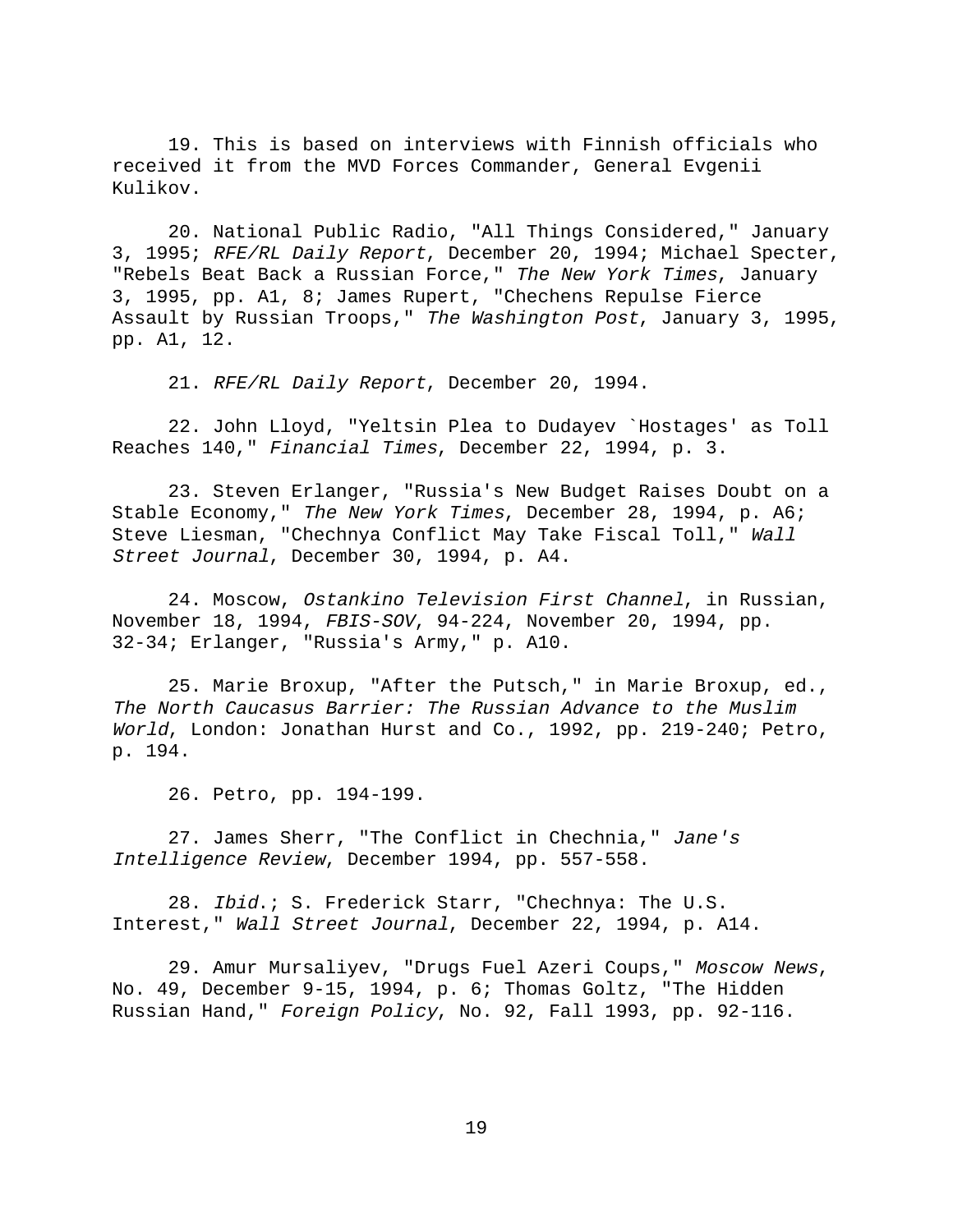30. On November 28, 1994, Grachev told a news conference that not only were there no Russian troops there but that a commander who sent in tanks (and the same applies to armored vehicles, Infantry Fighting Vehicles, and Armored Personnel Carriers-BMPs and BTRs in Russian,) was inept. Moscow, Krasnaya Zvezda, in Russian, November 29, 1994, FBIS-SOV, 94-229, November 29, 1994, p. 1. Amazingly enough, that is exactly what the Russians did when they tried to take Groznyi by storm over the end of 1994 and the start of 1995.

31. It should also be pointed out that terror bombing reflected the unavailability of other troops who could be used in the operation. As it was, the sending of two battalions of Marines (Morskaya Pekhota [Naval Infantry] who are elite troops) indicated the shortage of qualified troops in the theater. But on a large scale this resort to terror bombing and the sending of Marines reflects the fact that Moscow, despite having 3-4 million men under uniform in the army, MVD, FSK, railroad troops, and border troops, cannot put together sufficient packages of usable military forces. This highlights the gap between resources and interests alluded to above.

32. James Rupert, "Yeltsin Sets New Policy on Chechnya," The Washington Post, December 27, 1994, pp. A1, 20.

33. Sergei Medvedev, "Current Trends and Security Risks in Russia and the CIS," Perspectives (the Journal of the Institute of International Relations, Prague), No. 3, Summer 1994, pp. 83-84.

34. Petro, pp. 194-204.

35. For example, see the scathing comments in Le Monde, December 10 and 16, 1994, as reported in Foreign Broadcast Information Service, Western Europe, (henceforth FBIS-WEU) 94-240, December 14, 1994, p. 23, and 94-243, December 19, 1994, p. 33.

36. Mark Almond, "Chechnya: A Wake-Up Call for the West," Wall Street Journal, December 20, 1994, p. A8.

37. Holden, pp. 33-37.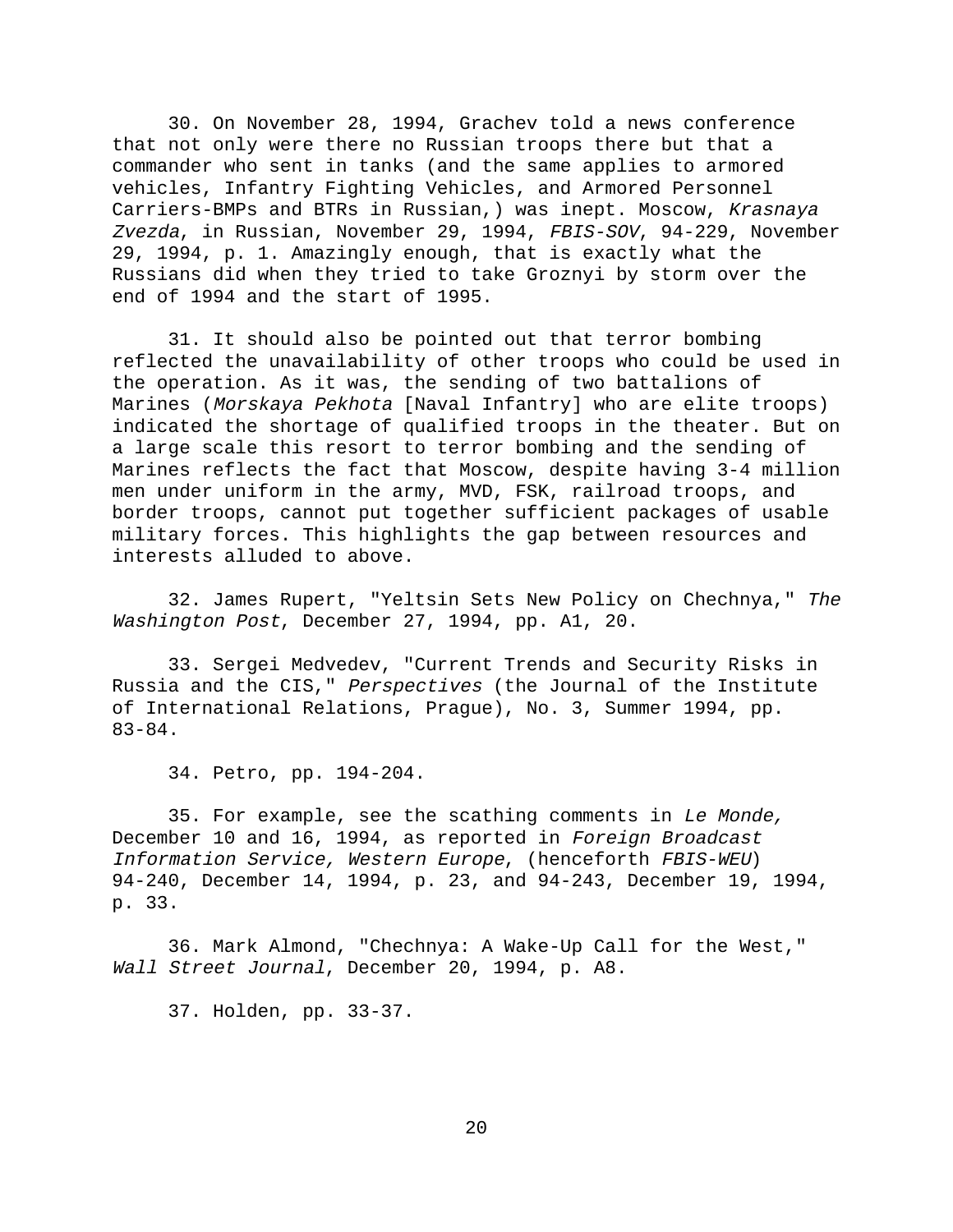38. Lawrence Freedman, "Introduction," in Lawrence Freedman, ed., Military Intervention in European Conflicts, Oxford: Blackwell Publishers, 1994, p. 9.

39. Alexander A. Konovalov and Dmitri Evstatiev, "The Problem of Ethnic Minority Rights Protection in the Newly Independent States," in Cuthbertson and Leibowitz, eds., Minorities: The New Europe's Old Issue, pp. 159-60.

40. Ibid.